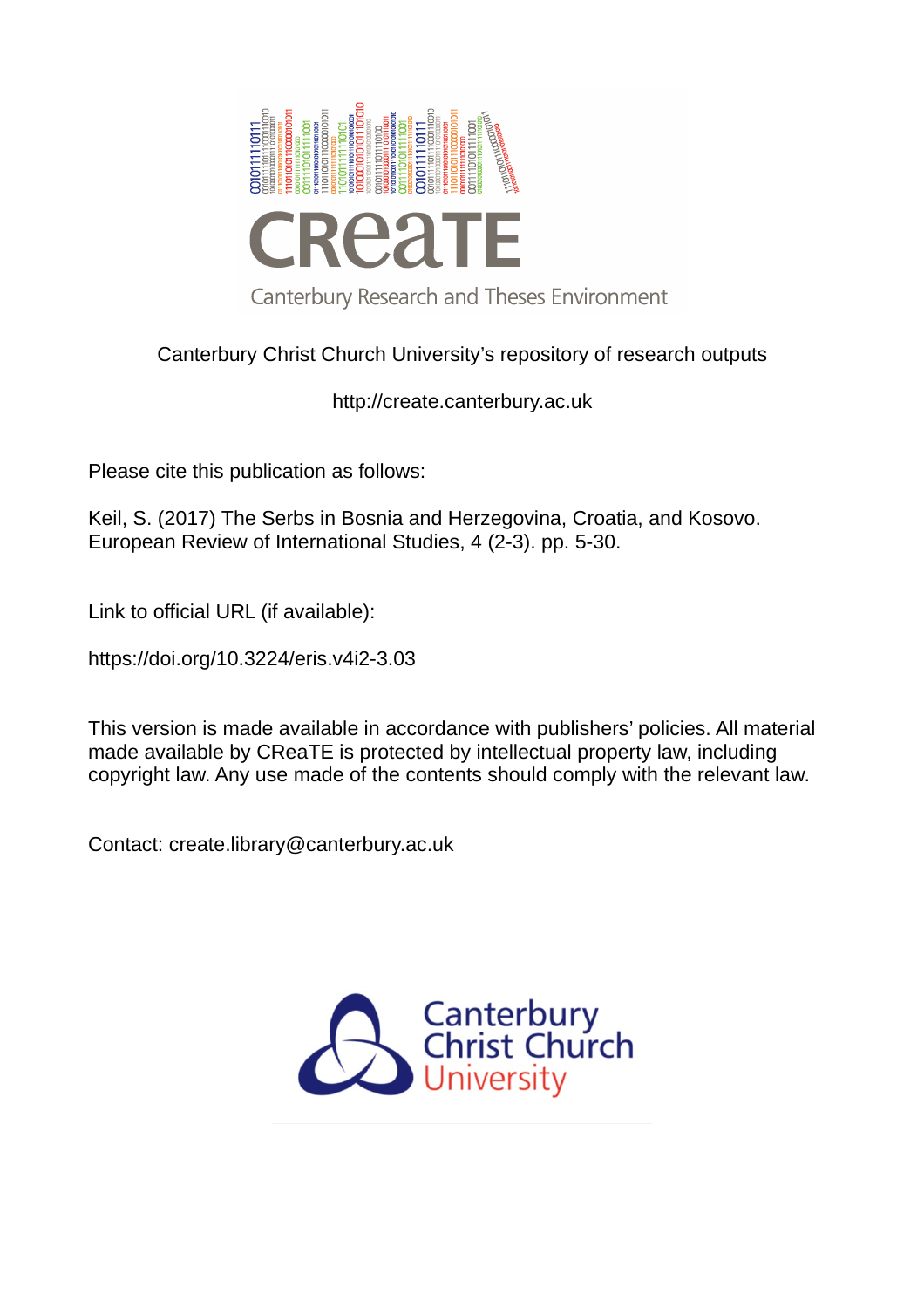# **The Serbs in Bosnia and Herzegovina, Croatia, and Kosovo<sup>1</sup>**

Soeren Keil<sup>2</sup> Canterbury Christ Church University

## **Abstract**

When Yugoslavia dissolved in the 1990s, many Serbs found themselves in new states in which they were not the majority population. They often rejected their inclusion in these states, first through political boycotts and then through violence and secession. This paper will look at the integration of the Serb community in the new states of Bosnia and Herzegovina, Croatia, and Kosovo. The aim is to achieve a clearer picture of the different strategies of state-building and group integration in the post-Yugoslav states. The integration of Serbs in these states took place in a number of ways: in Bosnia and Herzegovina they were recognized as one of three constituent peoples (in 1995), while Croatia awarded Serbs the status of a national minority. In Kosovo (after 2008), Serbs have also been recognized as a constituent element of the state and protected by legal equality. Applying the framework of the "quadratic nexus", this paper will look at the interplay of new states, the Serb community, Serbia, and international actors in order to assess the current state of Serb integration in these states.

# **Introduction**

1

Serbs were the largest ethnic group in socialist Yugoslavia.<sup>3</sup> Yet they lived not just in the Republic of Serbia; large numbers of Serbs also lived in Croatia (about 12 per cent of the Croatian population was Serb in 1991), in Bosnia and Herzegovina (more than one-third of the population of Bosnia was Serb) and in Kosovo, a Serbian province with a dominant Albanian population.<sup>4</sup> When Yugoslavia fell apart in the early 1990s, fundamental questions were asked about the future of the Serbs in Bosnia (some 1.3 million), in Croatia (around 580,000) and later also about the Serbs in Kosovo (some 195,000). <sup>5</sup> The main concern was over the role of Serbs in these new states and over their relationship with Serbia. These questions had a substantial impact on the political development of Yugoslavia and its successor states after 1991, and remain key challenges for the future stability of the whole Western Balkans region. Through analysing them, two important dimensions of post-war politics in Bosnia, Croatia, and Kosovo

<sup>&</sup>lt;sup>1</sup> This paper was previously presented at the UACES Annual Conference in Passau, Germany in September 2012. I am very grateful to the helpful comments received there. I am also grateful to Liza-Franziska Kummrow and Trish Moore for their research assistance.

<sup>2</sup> Email: [soeren.keil@canterbury.ac.uk](mailto:soeren.keil@canterbury.ac.uk)

<sup>&</sup>lt;sup>3</sup> According to the 1991 census in Yugoslavia more than 36 per cent of the overall population of the country was Serb. The second largest ethnic group, Croats, comprised fewer than 20 per cent of the population. More information on the census and the actual data is available at:

[http://www.lib.utexas.edu/maps/europe/yugoslav.jpg,](http://www.lib.utexas.edu/maps/europe/yugoslav.jpg) 24.08.2012.

<sup>4</sup> Following the general use, I will shorten Bosnia and Herzegovina to Bosnia.

<sup>5</sup> These numbers are taken from the 1991 census in the Yugoslav Republics and are available via the national Statistical Bureaus.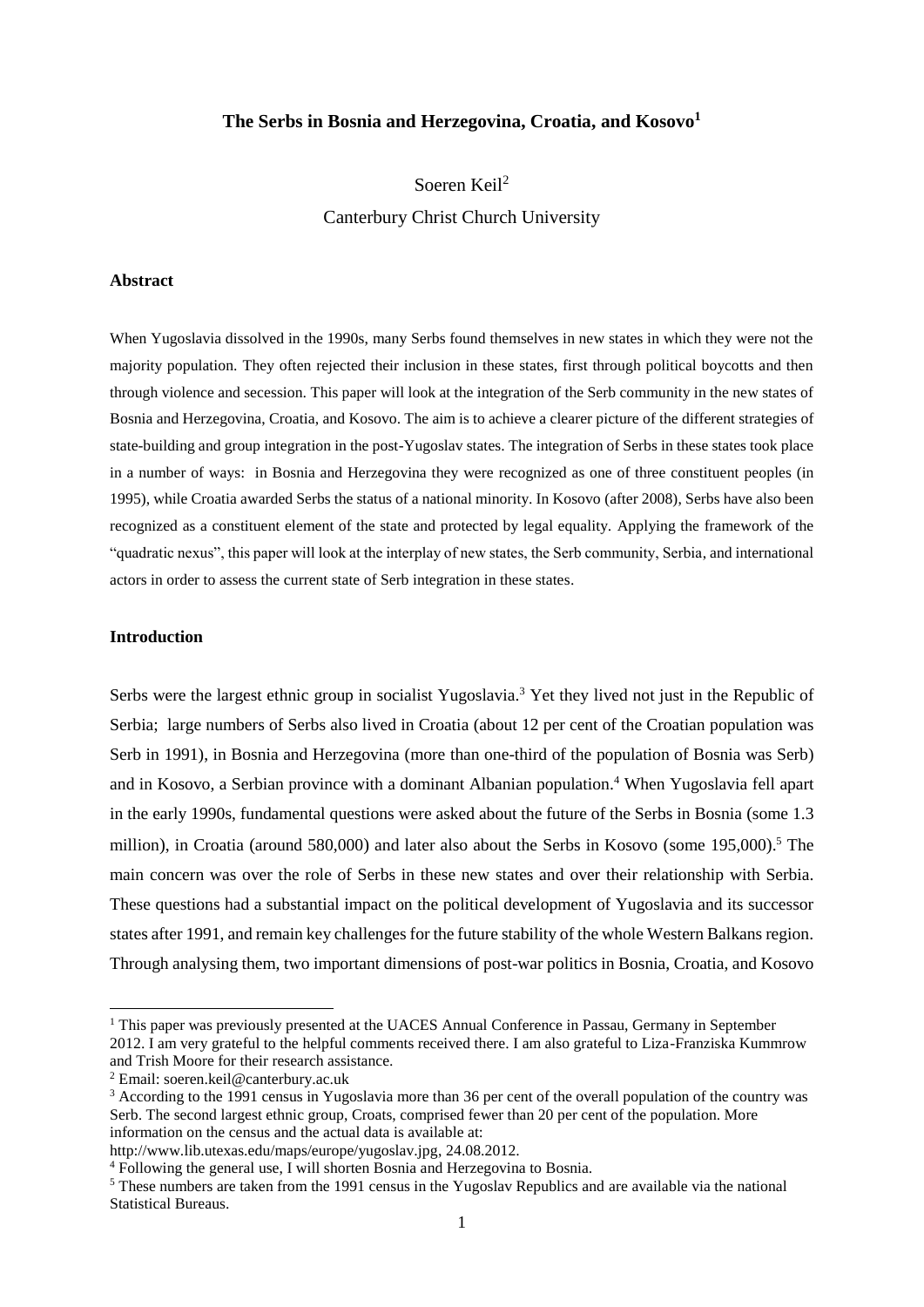will be highlighted. First, the paper discusses how different mechanisms of minority integration have been used and how successful they have been. This will provide further explanations for the statebuilding and democratization processes that have evolved in the post-Yugoslav states, and have affected Serb communities, particularly outside of Serbia. Second, the role of international actors is addressed. This cannot be overestimated in questions related to minority rights and Serb community integration in Bosnia, Croatia, and Kosovo. The impact of international actors on the different mechanisms used and their insistence on certain forms of Serb integration in these countries has substantially impacted upon the post-war development in the three case studies.<sup>6</sup>

These questions also reflect some of the wider discussions during the break-up of Yugoslavia, particularly between those that assumed that the Republics of Yugoslavia had a right to independence (such as the Badinter Commission) and those that referred to the 1974 Constitution of Yugoslavia, in which the right for self-determination is given to the peoples of the state. Hence, the fact that the republics were not homogenous and that some of the titular nations were spread across different regions became a major source of conflict in the aftermath of the declarations of independence of Slovenia and Croatia in 1991. Furthermore, as will be shown throughout this paper, the role international actors played in the creation – and further development – of these states also heavily impacted upon the role and rights of the Serb community in these countries. In short, in countries where international actors were heavily involved in state-building and were present "on the ground", Serbs usually enjoyed a higher degree of autonomy and protection.

This paper looks at the different integration mechanisms used by international actors and local elites to re-integrate and reconcile the Serbs in Bosnia, Croatia, and Kosovo after these states became (de facto) independent.<sup>7</sup> The majority of Serbs in all three countries opposed the independence of these states and indeed fought against it violently.<sup>8</sup> Strategies of self-exclusion and secession were used and ethnic cleansing was applied to create homogenous Serb statelets that would be able to join Serbia.<sup>9</sup>

<sup>6</sup> Different international actors played a key role in all three countries. While NATO mainly focused on the military aspects of de-escalation and de-militarization, the UN supported refugee return and in Kosovo also the political transition. In Macedonia, the EU played a particularly important role after the Ohrid Agreement, while in Bosnia the Peace Implementation Council (PIC), which includes a number of countries involved in the peace process, became an important actor, as they oversee the work of the Office of the High Representative.

<sup>&</sup>lt;sup>7</sup> I use the term de facto independence because I look at Kosovo after 1999, when it was still part of Serbia but under the administration of the UN Mission in Kosovo (UNMIK). Kosovo will be treated in this paper as an independent country after the declaration of independence by the Kosovo Parliamentary Assembly in February 2008.

<sup>&</sup>lt;sup>8</sup> Montenegro will not be considered in this paper, because identities remain fluid in the country and there are no special institutional provisions for the integration of the Serb community in Montenegro. For more information see Jelena DZANKIC, Lineages of Citizenship in Montenegro. *CITSEE Working Papers 2010/14*,

available at: [http://www.law.ed.ac.uk/file\\_download/series/371\\_lineagesofcitizenshipinmontenegro.pdf,](http://www.law.ed.ac.uk/file_download/series/371_lineagesofcitizenshipinmontenegro.pdf) 12.09.2012.

<sup>9</sup> Neither the Serb statelet Republika Krajna, nor the RS in Bosnia ever joined Serbia or were recognized by Serbia. Yet, it is widely established that they were created as part of a strategy for the creation of a Greater Serbia, see for example: James GOW The Serbian Project and Its Adversaries. A Strategy of War Crimes. London 2003.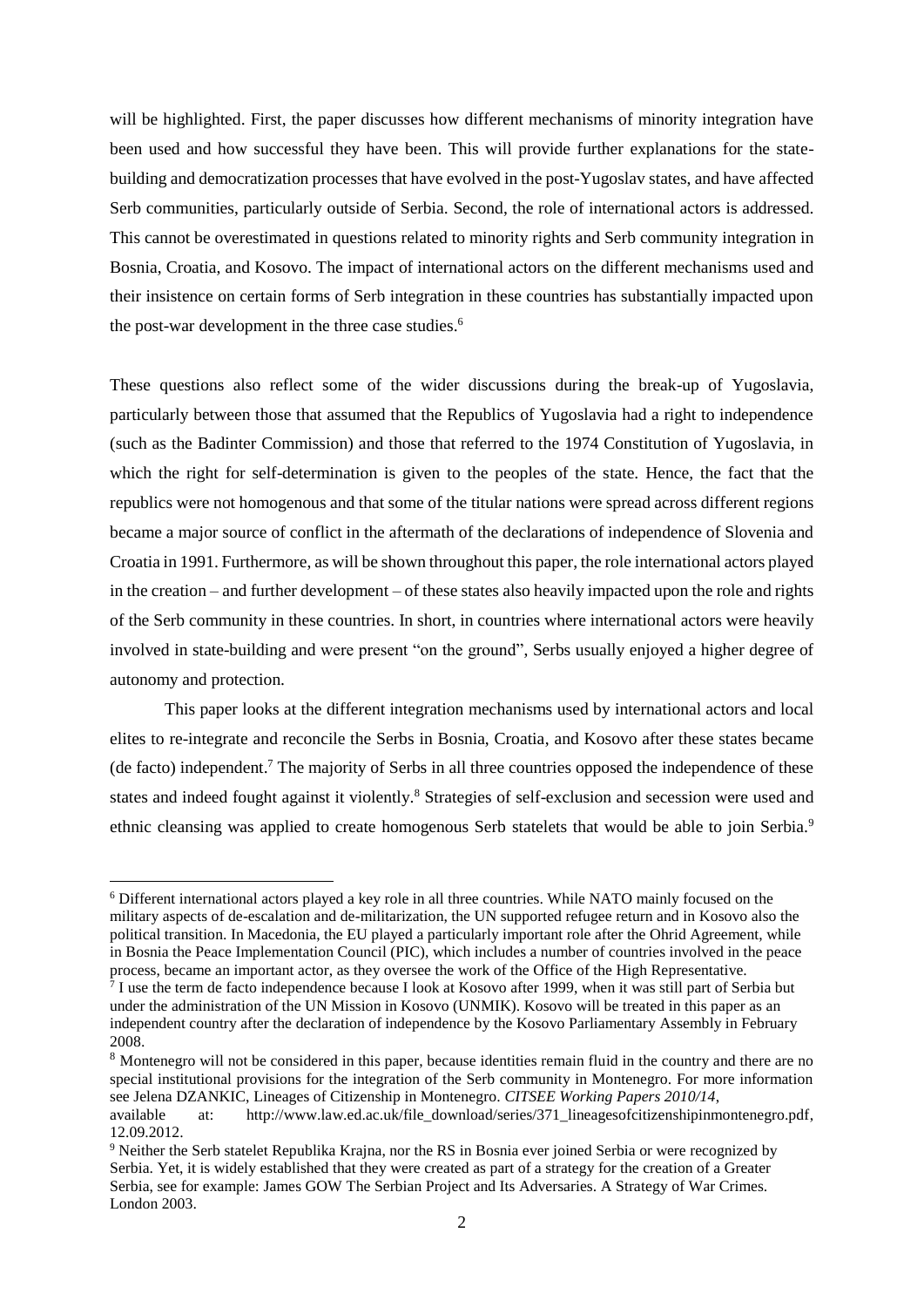These strategies were unsuccessful in the case of Bosnia and Croatia. However, the future of Northern Kosovo, an area that belongs to the Republic of Kosovo but in which the majority Serbs refuse to integrate and remain in control, remains unclear. Leaving the difficult situation in Northern Kosovo aside, Serbs have been integrated into the new states via different forms of institutional accommodation, as will be made evident throughout the paper. While the dream of a "Greater Serbia" might be over, there nevertheless remain a number of open questions about the role of Serbs in these new states, their relationship to the kin-state Serbia and the consequences of these complex relationships for peace and stability in the Western Balkans. To assess the integration of Serbs in the post-Yugoslav states of Bosnia, Croatia and Kosovo, this paper will focus a) on the legal status of Serbs in these three countries; b) the existence of reserved seats in parliament; c) the right to use a veto in order to block legislation; d) territorial autonomy for the Serb community; and e) cultural autonomy. These five elements can be seen as key cornerstones of a wider strategy of minority/group integration in divided societies, and will be developed out of a discussion on different forms of minority and group integration in the third part of this paper. It is important to highlight that this paper deals only with the legal provisions; it does not aim to assess the situation of Serbs "on the ground"; instead, it aims to provide a comparison between the different strategies used to integrate the Serb community in the three countries and demonstrate important similarities and differences.

This paper will progress in three key steps. First, I will look at the Serbs in Bosnia, Croatia, and Kosovo and discuss why a comparison of their integration is academically fruitful and might help to understand and address other forms of minority integration. In the second part I will examine the importance of the political accommodation of "new minorities" and the different institutional models that allow for Serb integration in the three countries. Third, I will analyze institutional mechanisms to integrate the Serb community in the three states. It will be shown that for the successful integration of the Serb community in Bosnia, Croatia, and Kosovo three actors become important, namely the new state and its government (Bosnia, Croatia, and Kosovo), the Serb community in these three countries, and finally Serbia as the kin-state of Serbs and a neighboring country to all states under consideration in this paper. By doing so, this analysis goes back to the work of Rogers Brubaker, who has emphasized the "triadic relational nexus linking national minorities, nationalizing states, and external national homelands."<sup>10</sup> The concept, however, needs to be extended, to include the role of external actors; therefore the model of the "quadratic nexus" will be applied. $11$ 

<sup>&</sup>lt;sup>10</sup> Rogers BRUBAKER, National Minorities, Nationalizing States and External National Homelands in the New Europe, *Daedalus* 124 (1995), n. 2, 107-132, p. 107

 $11$  The Quadratic Nexus assesses the role of national minorities, nationalizing states, external homelands and international actors in the process of state-building and democratization. See for example David SMITH, Framing the National Question in Central and Eastern Europe: A Quadratic Nexus? *The Global Review of Ethnopolitics* 2 (2002) n.1, 3-16 as well as Gezim KRASNIQI, "Quadratic nexus" and the process of democratization and state-building in Albania and Kosovo: a comparison, *Nationalities Papers* 41 (2013), n.3, 395-411.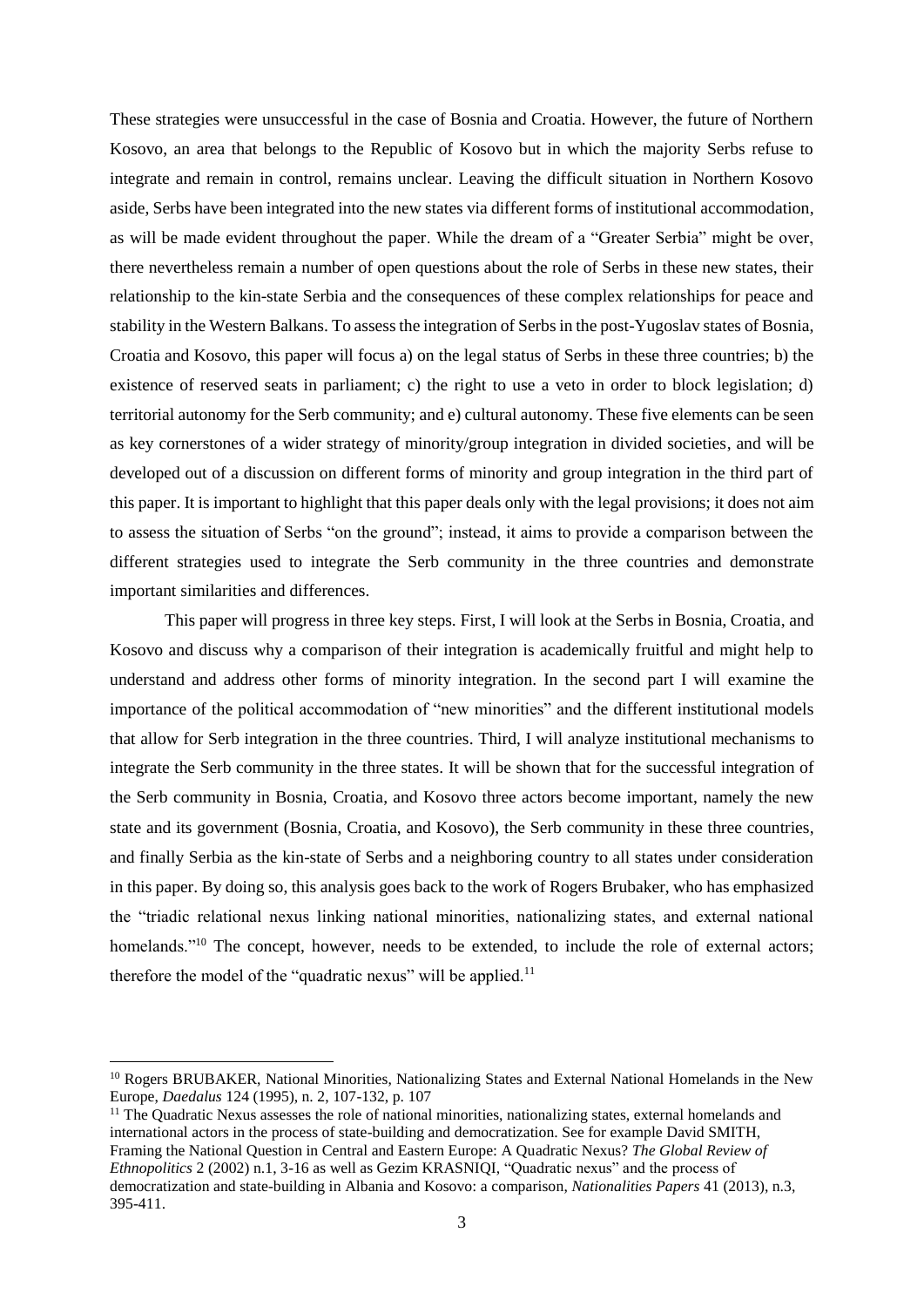### **Comparing the Serbs in Bosnia, Croatia and Kosovo**

When comparing the integration of the Serbs in the new states of Bosnia, Croatia, and Kosovo it is important to look at some of the common developments in these states. Serbs have lived in all three territories for centuries, long before the wars in the 1990s would result in the creation of new states and new borders. They have been victimized in the Ottoman Empire, used by the Austrians to protect their border with the Ottomans and have always played an important role in the historical development of Southeastern Europe. Indeed, the "Serbian Question" was at the forefront of the Balkan Wars at the beginning of the twentieth century and at the centre of the Yugoslav Successor Wars at its end.<sup>12</sup> Serbs, as the largest group in Yugoslavia, were the titular nation in the Republic of Serbia, one of the six Yugoslav Republics, but they also had equal rights with Croats in Croatia and were a constituent group in Bosnia, along with Bosnian Muslims and Bosnian Croats. Serbs controlled Kosovo after 1989 when Slobodan Milošević ended Kosovo's autonomy, until the United Nations Interim Administration Mission in Kosovo (UNMIK) took over in 1999.<sup>13</sup> Serbs, consequently, were privileged in the former Yugoslavia, not only because they had their own Republic, but also because they enjoyed a privileged position in a number of other Republics and parts of the country, namely Bosnia, Croatia, and Kosovo.<sup>14</sup> Consequently, it was also the Serbs that had the most to lose once Yugoslavia started to disintegrate. The Serbs in Bosnia and Croatia were unwilling to live in these states, because they insisted on their right to join a Greater Serbia (i.e. a Serb state that would unite all Serbs in Yugoslavia, including territories in Bosnia and Croatia where Serbs were living) once the Yugoslav dissolution had been confirmed (after the end of the violence in Slovenia). At the same time, Serbs in Kosovo faced the opposite dilemma, they had to argue that Kosovo should remain a part of Serbia, despite the fact that the overwhelming majority of Kosovo citizens was not Serb and was not willing to live in a Serbian nation-state. As the psychologist Toni Petković has described this dilemma for the Serbs is as follows: "If they wished to remain united in a single state, they had to fight simultaneously for the self – determination of Serbs in other Yugoslav republics, Croatia and Bosnia and Herzegovina, and against the self – determination of minorities within Serbia itself."<sup>15</sup> The Serbs in Bosnia and Croatia excluded themselves from these new states by establishing local autonomy and starting violent revolts, followed

<sup>&</sup>lt;sup>12</sup> Ivo BANAC, The National Question in Yugoslavia. Origins, History, Politics. Ithaca 1984;

James GOW The Serbian Project and Its Adversaries. A Strategy of War Crimes. London 2003;

V.P. GAGNON Jr., Ethnic Nationalism and International Conflict: The Case of Serbia, *International Security* 19 (1994/5), n. 3, 130-166.

 $13$  Kosovo was an autonomous province according to the 1974 Yugoslav constitution. While formally belonging to the Socialist Serb Republic, it had its own institutions and representation in the Yugoslav executive. This autonomy, which put Kosovo de facto (but not de jure) on par with the Republics of Yugoslavia, was abolished by the Serb leadership in 1989,

<sup>&</sup>lt;sup>14</sup> Additionally it has to be noted that Serbs were also equal in Serbia's second autonomous province Voijvodina. See: Tim JUDAH, The Serbs (History, Myths and the Destruction of Yugoslavia). New Haven, London 2000 (2nd edition).

<sup>15</sup> Toni PETKOVIC, Fight for Great Serbia: Myth and Reality, *Center for Southeast Europe Working Paper Series 3* (2009), 1-28, 3, available at: [http://www.uni-graz.at/ofre2www\\_csee\\_3.pdf,](http://www.uni-graz.at/ofre2www_csee_3.pdf) 24.08.2012.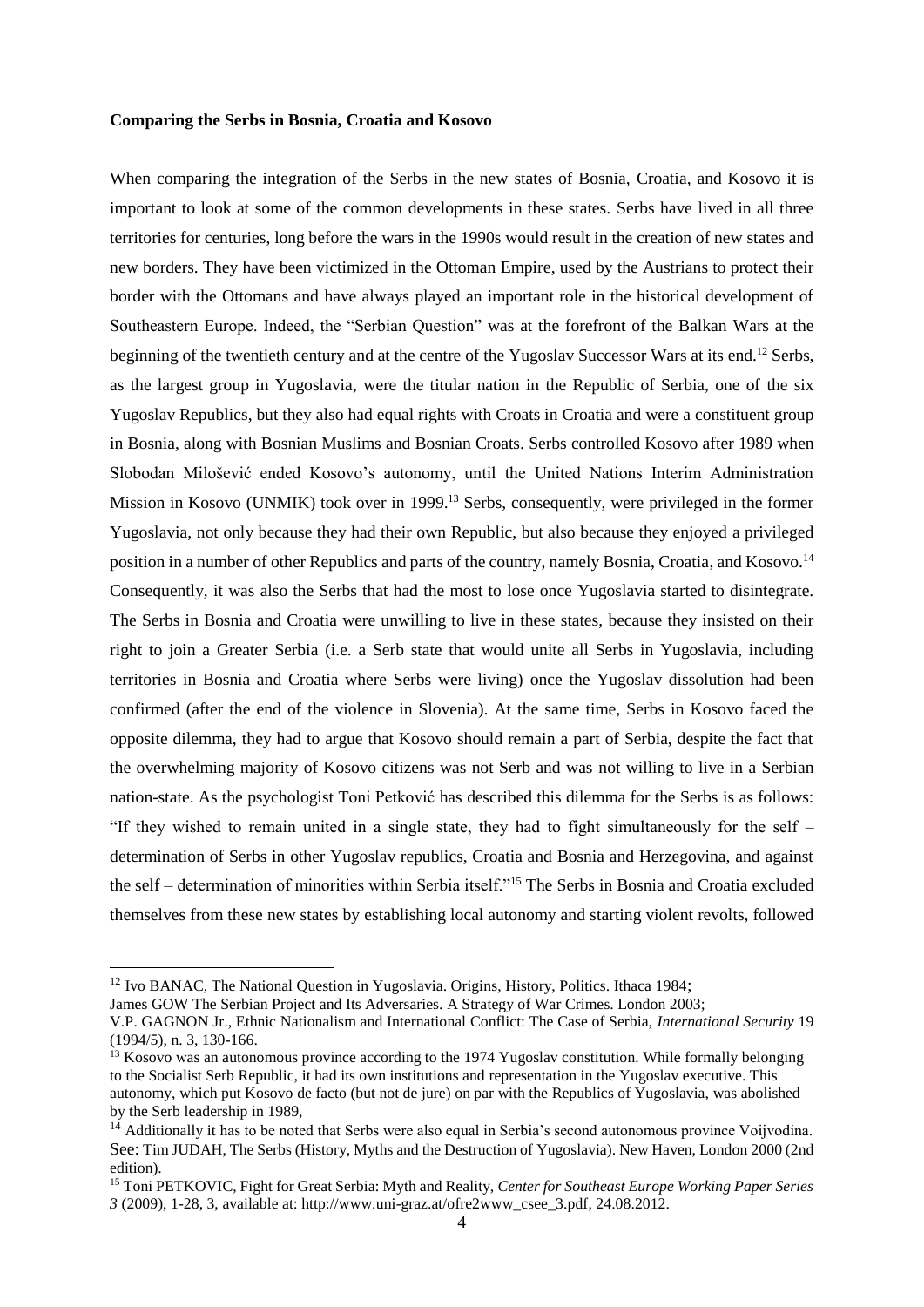by declaring their independence from the new states. In both countries ethnic cleansing was used as a key strategy to create ethnically homogenous territories, a legacy that remains important in the political discourse today. In Kosovo, it was a different story, because the independence of the former Serbian province was the result of an attempt at ethnic cleansing by Serbian security forces in 1998 and 1999, which resulted in NATO intervention and the establishment of UN control over Kosovo. <sup>16</sup> Earlier attempts to integrate the Serbs via power-sharing in Bosnia and through minority rights in Croatia failed, mainly due to the radicalization of the local Serb leadership and the influence of Slobodan Milošević, who believed that the secession of Serb territories from Croatia and Bosnia was an acceptable solution in the process of the dissolution of Yugoslavia. <sup>17</sup> Many Serbs also voiced reasonable concerns once Croatia and Bosnia became independent, in particular pointing out that they would be reduced to minority status and dominated by other ethnic groups.<sup>18</sup> The leaders of Croatia and Bosnia did little to encourage Serbs living in their territory that they had a place in the new states and would be protected and recognized.<sup>19</sup> Serbs, and particularly their leadership, likewise did little to find compromises and seek political solutions with the Croatian and Bosnian elites.

Serbs in Croatia suffered a decisive military defeat in the summer of 1995, when the secessionist regions were overrun by the Croatian army and the majority of Serbs left or were forced to leave. While the Serbs in Bosnia suffered military defeats, too, these were not so decisive and a cease-fire was negotiated before Croatian and Bosnian troops could conquer the majority of Serb-held territory in Bosnia. In Kosovo, many Serbs fled as a result of violence, NATO's bombing, and the establishment of UN authority in 1999; and many more followed in the coming years after continued violence against Serbs, despite the active promotion of peace and cooperation by the UN and the work of the Kosovo Force (KFOR) military units on the ground. Serbs consequently had to accept that their aims of secession from Bosnia and Croatia failed and that these states would become independent in their original Republican borders. Furthermore, Serbia lost control over Kosovo as a result of NATO airstrikes, and when Kosovo declared its independence in 2008, it further complicated relations with the Serb community in Kosovo and with Serbia.<sup>20</sup> In the three countries Serbs not only saw themselves as the losers of the break-up of Yugoslavia and the establishment of the new states, but indeed emphasized their role as victims of nationalist policies and violence in the post-Yugoslav states. This fits into a wider

<sup>16</sup> Florian BIEBER / Zidas DASKALOVSKI, (eds.), Understanding the War in Kosovo. London, Portland 2001 <sup>17</sup> Nina CASPERSEN, Belgrade, Pale, Knin: Kin-State Control over Rebellious Puppets? *Europe-Asia Studies* 59 (2007), n. 4, 621-641.

 $18$  For a discussion on different Serb perspectives during the break-up of Yugoslavia, see the personal memoir of Mirko Pejanović, a Bosnian Serb academic, who joined the Bosnian government during the war. Mirko PEJONOVIĆ, Through Bosnian Eyes. The Political Memoir of a Bosnian Serb. West Lafayette 2004.

<sup>&</sup>lt;sup>19</sup> Croatia's President Tuđman made it very clear in his speeches that he saw Croatia as a nation-state of Croats in which Serbs would be reduced to a minority with limited rights. While their legal status was more protected in Bosnia after 1990, the push for independence of Bosnia by Bosniak and Croat elites alienated the Serb leadership and many Serbs, and gave a clear indication that they would be dominated by a Bosniak-Croat alliance in an independent Bosnia.

<sup>&</sup>lt;sup>20</sup> Serbia has not recognized Kosovo and continues to treat it as part of its own territory. Serbian authorities consider Kosovo's unilateral declaration of independence as illegal.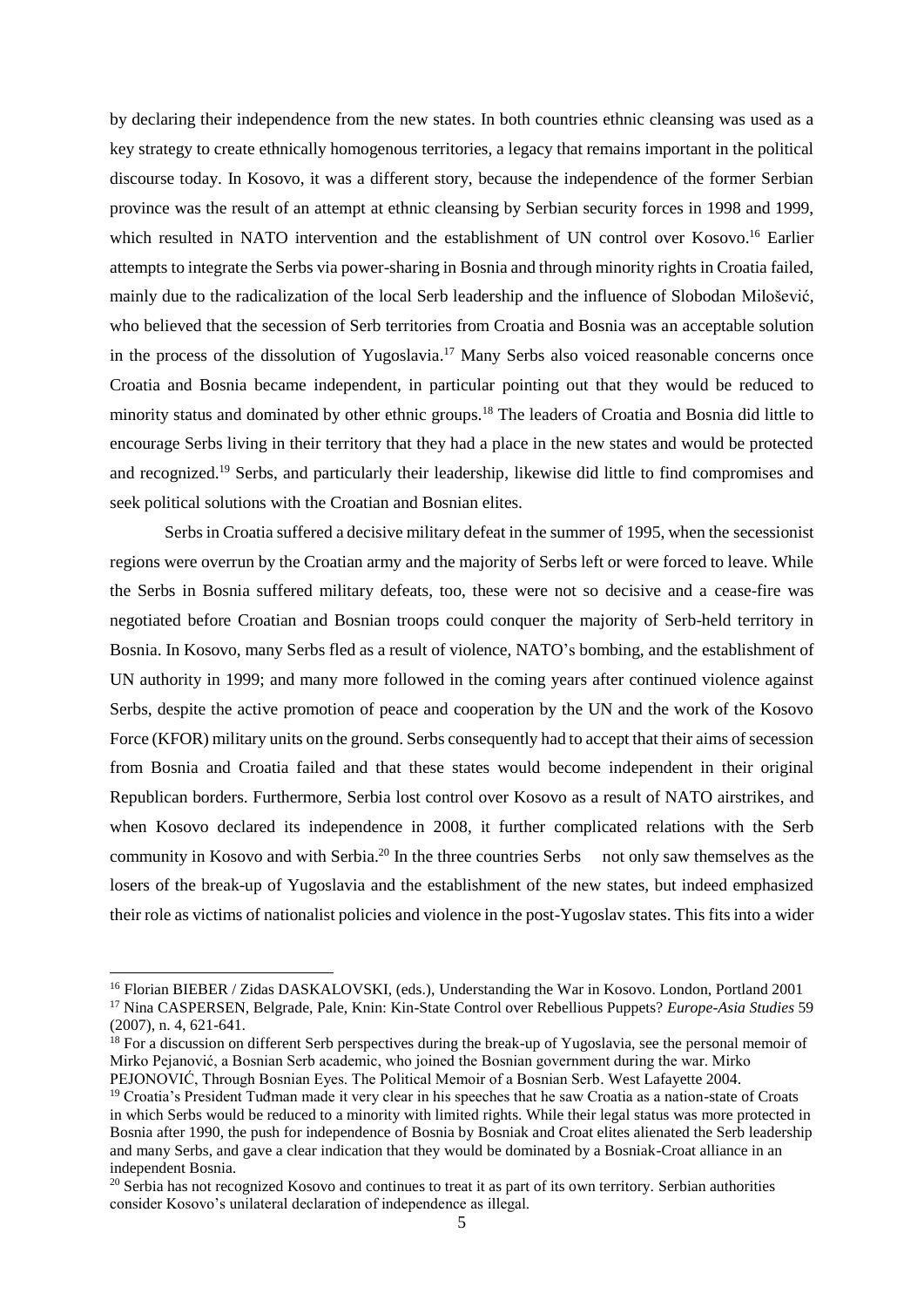pattern of Serb engagement with other ethnic groups in the Western Balkans, namely the emphasis on Serb victimhood and suffering.<sup>21</sup> In this discourse it was the Serb nation that had become displaced throughout the post-Yugoslav states and now had to live as a minority in Bosnia, Croatia, and Kosovo. This discourse of Serb suffering and victimhood stands in stark contrast to the discourse among Croats in Croatia, Bosniaks in Bosnia, and Albanians in Kosovo. They saw Serbs as the main perpetrators, as war criminals, and indeed saw Serbia as the pariah of the new states.

The 'triadic nexus' that Brubaker describes as a key element of group integration is very important for the analysis of the Serb integration into Bosnia, Croatia and Kosovo. Furthermore, the role of the international community cannot be overestimated, particularly in the cases of Bosnia and Kosovo, but also in the case of Croatia. Thus the discussion on Serb integration in these new states needs to look at the Serb community, the politics of these new states, the role of Serbia, and the actions and involvement of different international actors.

While many Serbs chose to leave or were forced to leave their homes during the conflicts, many stayed and had to integrate into the new states. Over the years many returned to their homes, in particular to Bosnia and Croatia.<sup>22</sup> The experiences of Serbs in Bosnia, Croatia, and Kosovo are therefore similar in a number of ways. Serbs in all three countries lost or feared to lose their privileged position once these states declared their desire to become independent and consequently attempted to secede. These secession attempts, the Republic of Srpska Krajina in Croatia and the Republika Srpska in Bosnia were, however, defeated militarily and many Serbs became victims of the very nationalist discourses that their leaders had instigated. The Serbs in Kosovo also opposed the former province's independence. Those Serbs that remained in Kosovo after NATO's bombing campaign used similar strategies to the Serbs in Bosnia and Croatia. The Serbs in Northern Kosovo excluded themselves from the new Kosovan state, while Serbs in other parts of Kosovo had to make arrangements with the new state authorities. This gave rise to legends about Serb oppression in the new states similar to those used earlier to legitimize the secession attempts of nationalist Serbs in Bosnia and Croatia and to those used today by the Serbs in Northern Kosovo to underline their desire to join Serbia.<sup>23</sup> At the same time, the re-integration of Serbs into Bosnia, Croatia, and Kosovo was difficult because Serbs were seen as the main aggressors by members of the other ethnic groups in the three countries. They were stigmatized and in some cases openly discriminated against. Serbia's role in the integration of the Serb communities into the three countries has also not been without its problems. Until today Serbia remains a strong protector of the Serbs in Bosnia and Kosovo. Furthermore, attempts at Serb integration were also hindered by the

<sup>&</sup>lt;sup>21</sup> Florian BIEBER, Nationalist Mobilization and Stories of Serb Suffering: The Kosovo myth from 600th anniversary to the present, *Rethinking History: The Journal of Theory and Practice* 6 (2002), n. 1, 95-110; Stef JANSEN, 'Why Do They Hate Us?' Everyday Serbian Nationalist Knowledge of Muslim Hatred, *Journal of Mediterranean Studies* 13 (2010), n. 2, 215-237;

JUDAH, The Serbs (History, Myths and the Destruction of Yugoslavia).

<sup>22</sup> The Serb exodus from Kosovo continues.

<sup>23</sup> ICG, Setting Kosovo Free: Remaining Challenges. *Europe Report No. 218* (2012c), available at: [http://www.crisisgroup.org/en/publication-type/media-releases/2012/europe/setting-kosovo-free-remaining](http://www.crisisgroup.org/en/publication-type/media-releases/2012/europe/setting-kosovo-free-remaining-challenges.aspx)[challenges.aspx,](http://www.crisisgroup.org/en/publication-type/media-releases/2012/europe/setting-kosovo-free-remaining-challenges.aspx) 13.09.2012.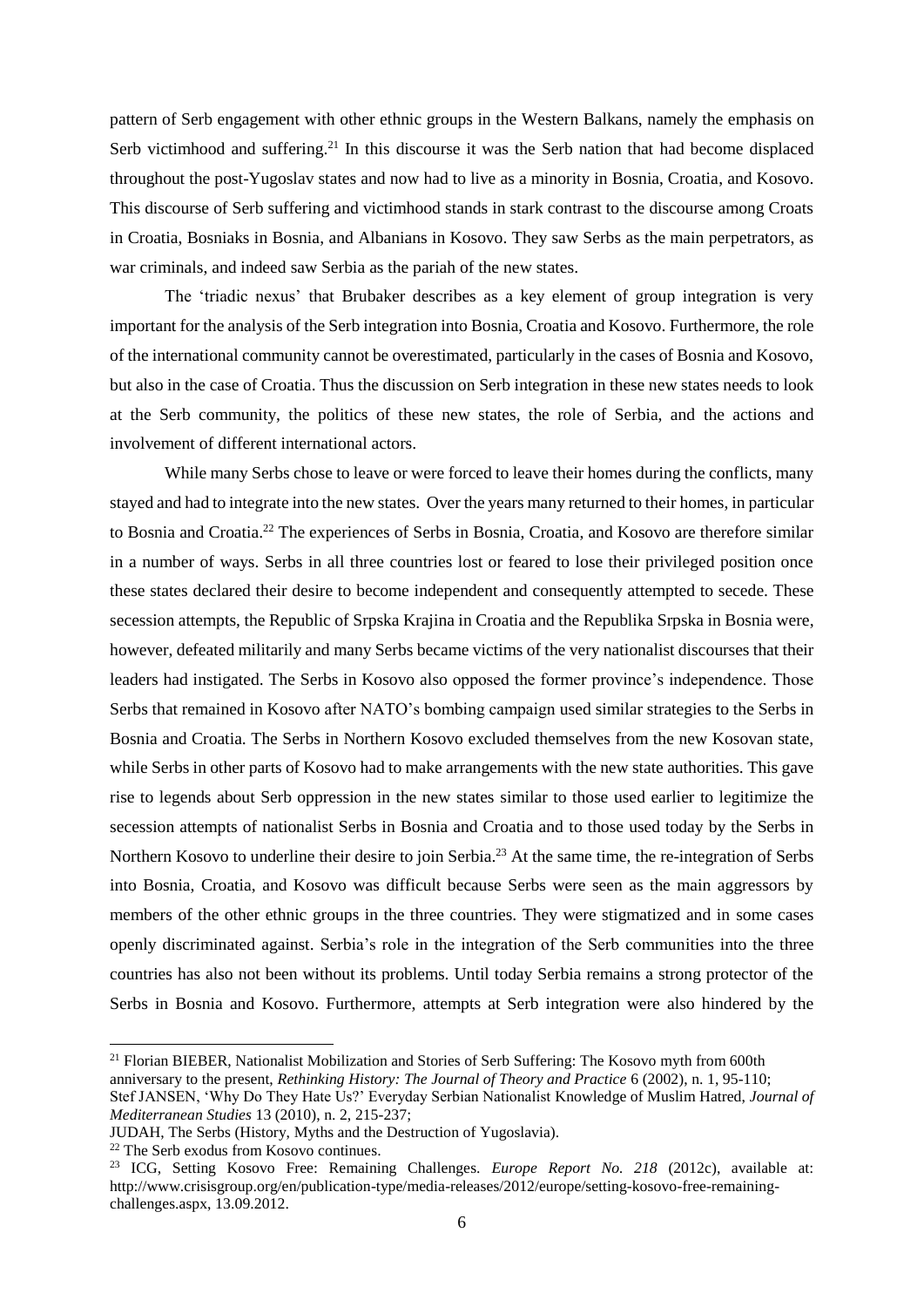political elites in the new countries. As will be shown below, Croatia's government until 2000 had no interest in integrating and engaging with the Serb community, and even after 2000 Serb integration occurred mainly as a result of pressure from the European Union (EU) and other international bodies (such as the OSCE and the Council of Europe). The continued tensions between Kosovo Albanians and Serbs, most visibly the 2004 violent prosecution, also demonstrate how Serb integration there was neither smooth nor without conflict after 1999. In Bosnia, tensions remained high after 1995, and the state did not start to function properly until 1998, when international actors stepped in to implement many important reforms.

# **Different concepts of minority integration in new states**

-

The forms of minority protection to be found in the three countries are the result of actions taken by the Serb communities in Bosnia, Croatia, and Kosovo, as well as actions taken by the respective governments of these countries. Additionally, one should not underestimate the role of Belgrade, particularly during the conflicts in the countries, but also through to the present day as the kin-state and "protector" of the Serb minority in the three new states. Brubaker's concept of nationalizing state vs. minority nation vs. kin-state therefore finds confirmation and helps us in explaining the current state of minority protection in all three states.<sup>24</sup> He argues that there is a

"dynamic interplay between a set of new or newly reconfigured *nationalizing state*s, ethnically heterogeneous yet conceived as nation states, whose dominant elites promote (to varying degrees) the language, culture, demographic position, economic flourishing, and political hegemony of the nominally state-bearing nation; the substantial, self-conscious, and (to varying degrees) organized and politically alienated *national minorities* in those states, whose leaders demand cultural or territorial autonomy and resist actual or perceived policies or processes of assimilation or discrimination, and the *external national "homelands"* of these minorities, whose elites (again to varying degrees) closely monitor the situation of their co-ethnics in the new states, vigorously protest alleged violations of their rights, and assert , even the obligation, to defend their interests."<sup>25</sup>

Additionally, as it will become clearer through what follows that international actors played a key role in the development and implementation of Serb rights in these three countries, Brubaker's concept will be extended by a fourth dimension into a "quadratic nexus", incorporating the international actors.

When Croatia and Bosnia declared their independence in 1991 and 1992 respectively, neither country could consider itself an homogenous nation-state. About 12 per cent of the Croat population and

<sup>&</sup>lt;sup>24</sup> BRUBAKER, National Minorities, Nationalizing States and External National Homelands in the New Europe. Rogers BRUBAKER, Nationalism reframed: Nationhood and the National Question in the New Europe. Cambridge et al. 1996.

<sup>&</sup>lt;sup>25</sup> BRUBAKER, National Minorities, Nationalizing States and External National Homelands in the New Europe, 109-110 (emphasis in original).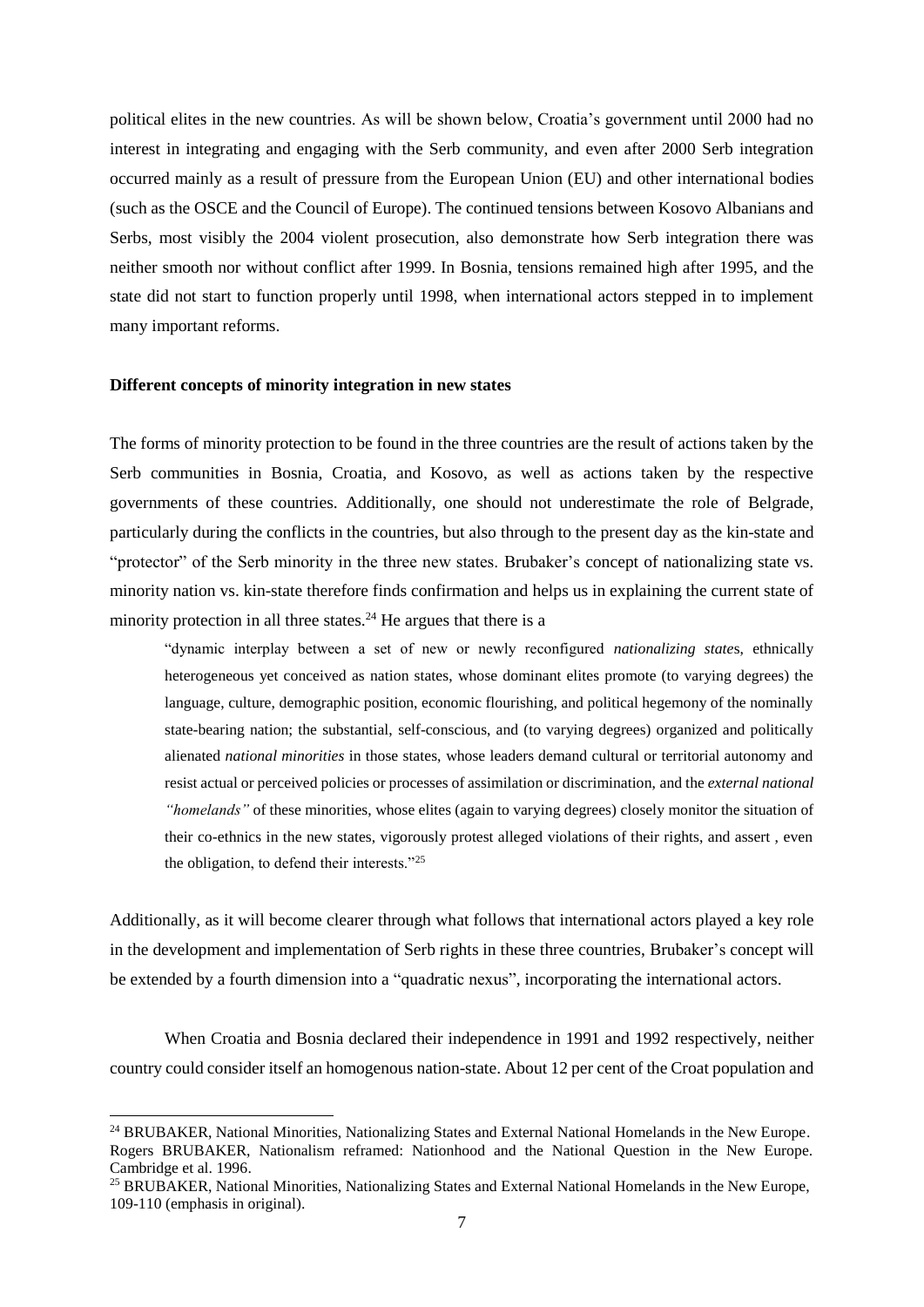one-third of the Bosnian population declared themselves as ethnic Serbs in the last Yugoslav census of 1991.<sup>26</sup> In Kosovo, the census showed that ten per cent declared themselves as ethnic Serbs in the same year. All three countries were therefore multinational rather than mono-national and the new state structures needed to take this into account.<sup>27</sup> This was a key requirement, which the Badinter Commission outlined in November 1991, when it stated "that the Serbian population in Bosnia and Herzegovina and Croatia is entitled to all the rights concerned to minorities and ethnic groups [...]" and "that the Republics must afford the members of those minorities and ethnic groups all the human rights and fundamental freedoms recognized in international law, including, where appropriate, the right to choose their nationality." <sup>28</sup> The protection of the Serb community via minority and group rights was therefore a key precondition for the international recognition of Bosnia and Croatia. In the case of Kosovo it was also an international framework that provided for the need of Serb minority protection and integration. The Comprehensive Proposal for the Kosovo Status Settlement, outlined by former Finnish President Martti Ahtisaari stated that "Kosovo shall be a multi-ethnic society…" and that "Inhabitants belonging to the same national or ethnic, linguistic, or religious group traditionally present on the territory of Kosovo […] shall have specific rights […], in addition to the human rights and fundamental freedoms provided for in [...] this Settlement."<sup>29</sup>

While the Serbian government fiercely rejected the Ahtisaari Plan, it is nevertheless important to recognize that the respect and protection of minority nations, and particularly the Serb community, was of key importance for international actors in the process of the dissolution of Yugoslavia and the recognition of new states. However, many Serbs in Bosnia, Croatia, and Kosovo opposed their integration into the new states and fought against it violently. As a result of these conflicts many Serbs had to leave the countries and their pre-war homes and the numbers of Serbs in Croatia and Kosovo have been reduced drastically.<sup>30</sup> The drastic reduction of the Serb population in Croatia and Kosovo, but also the outbreak of inter-group violence in all three countries in the process of them becoming independent can be seen as a failure of effective Serb integration by these new states, as well as a sign of the unwillingness of the Serb communities to accept them. While states have many options to

<sup>&</sup>lt;sup>26</sup> In addition, 17 per cent of the Bosnian population declared themselves as ethnic Croat.

 $^{27}$  It is also important that there are a number of other minorities living on the territories of these three states, including Jews, Roma, Balkan Egyptians, and Montenegrins. People from mixed marriages would often label themselves as "Yugoslavs" before the war rather than choosing one side of identification.

<sup>&</sup>lt;sup>28</sup> The European Community Arbitration Committee for the former Yugoslavia (also referred to as Badinter Commission) was a legal organisation composed of a number of high-profile judges from numerous European countries, which examined the legal nature of the Yugoslav dissolution and concluded that "the Socialist Federative Republic of Yugoslavia is in the process of dissolution." (All quotes from the conclusions of the Commission are taken from Alain PELLET, The Opinions of the Badinter Arbitration Committee: A Second Breath for the Self-Determination of Peoples, *European Journal of International Law* 3 (1992), n. 1, 178-185.). The Committee would recommend that the European Community (EC) should recognize the Republics, if their declaration of independence was preceded by a referendum and if they demonstrate a commitment to the protection of minority rights.

 $29$  Comprehensive Proposal for the Kosovo Status Settlement, Art. 1.1 and 3.1, (2007), available at: [http://www.assembly-kosova.org/common/docs/Comprehensive%20Proposal%20.pdf,](http://www.assembly-kosova.org/common/docs/Comprehensive%20Proposal%20.pdf) 26.08.2012.

<sup>&</sup>lt;sup>30</sup> In the census of 2001, 4.5 per cent of the population of Croatia considered themselves as ethnic Serbs. It is estimated that about 4-5 per cent of the current population of Kosovo are Serbs.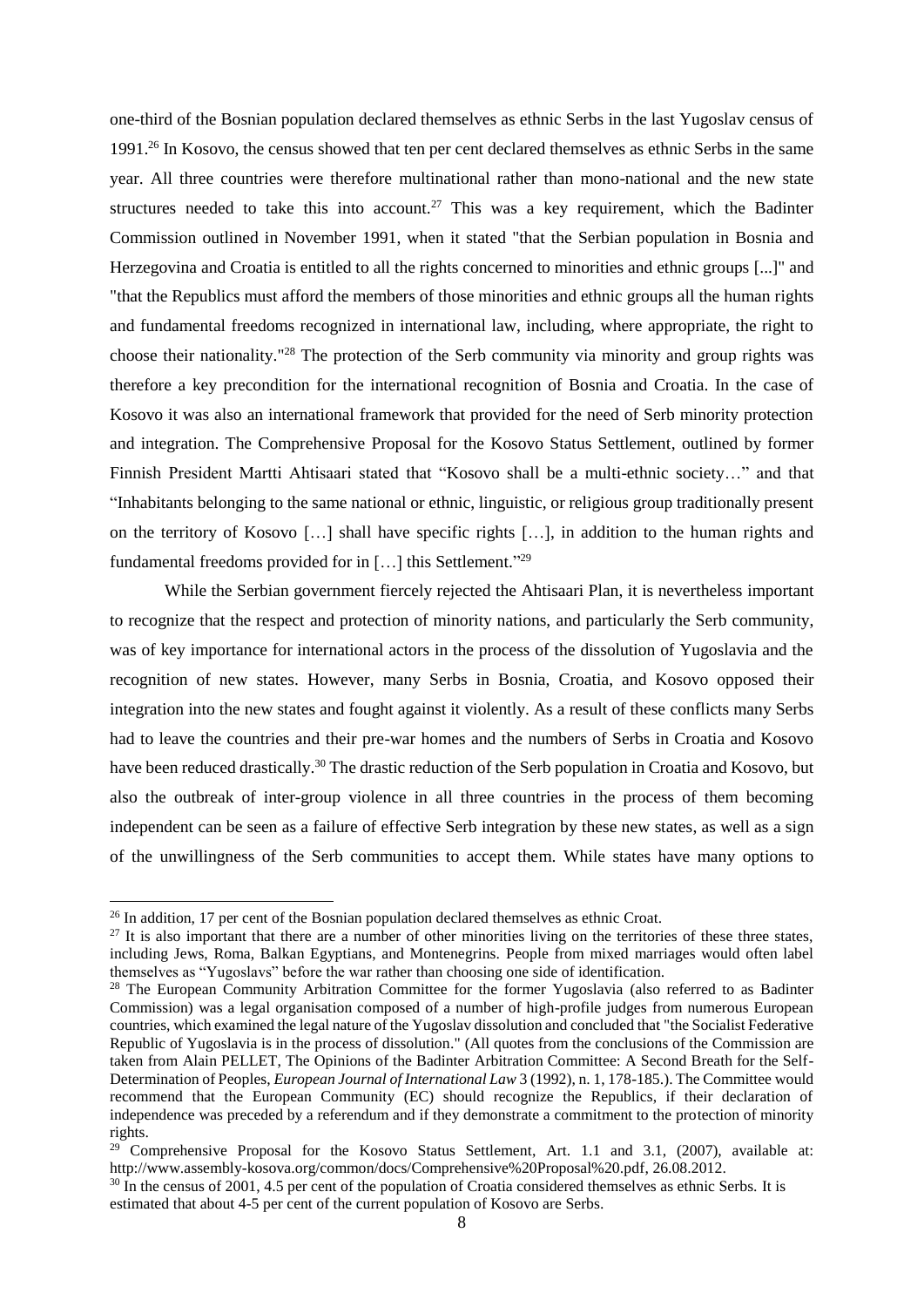integrate minority nations, the most relevant ones for our paper are integration through the protection of minority rights, protection through autonomy (either territorial or cultural), and protection through power-sharing.<sup>31</sup>

It has become internationally recognized that minority nations should have a right to cultural, linguistic, and religious protection and that states have the obligation to protect these rights. In Europe, the Framework Convention for the Protection of National Minorities has become one of the most detailed legal provisions about the obligations of states towards minority nations on their territory.<sup>32</sup> The Convention states in Article 5.1 that "The Parties undertake to promote the conditions necessary for persons belonging to national minorities to maintain and develop their culture, and to preserve the essential elements of their identity, namely their religion, language, traditions and cultural heritage." The basic framework provided by the Convention and other international protection frameworks, such as the Organization for Co-operation and Security in Europe's (OSCE) High Commissioner on National Minorities focuses on fundamental human rights for minorities *as well as* additional cultural rights connected to their national customs and history. According to these international frameworks, states have the obligation to treat minority nations equally and provide them with additional rights so that they practise their own language, religion, and culture. One way to ensure this is by granting minority nations cultural autonomy. This means that all members identifying with one group enjoy the same cultural rights to enable them to practise and protect their own national identity, customs, and tradition.<sup>33</sup>

Another form of minority integration is territorial autonomy. This is often granted through specific decentralization or federalization processes in which territories that are inhabited by a minority nation receive more decision-making autonomy. Processes of decentralization and federalization in Spain, Belgium, and the United Kingdom have addressed the demands of minority nations for territorial autonomy and self-governance. However, Belgium and Canada are also good examples, illustrating also some of the limits of territorial autonomy. Questions about the degree of autonomy and inter-group relations often play a key role in countries that choose to implement forms of territorial autonomy. Furthermore, asymmetrical forms of decentralization, as practised in Spain and the UK, have resulted in political conflicts and discussions about the unequal treatment of groups and citizens in states.<sup>34</sup>

Finally, power-sharing has been a key strategy for the promotion of peace and democracy in divided societies. There are different forms of power-sharing, which often include elements of cultural

<sup>&</sup>lt;sup>31</sup> For different strategies of minority integration, see: Alexis HERACLIDES, Ethnicity, Secessionist Conflict and the International Society: Towards Normative Paradigm Shift, *Nations and Nationalism* 3 (1997), n. 4, 493-520 There are ongoing debates in the academic literature about the use of population transfers as effective mechanisms of minority protection. See for example Chaim D. KAUFMANN, When All Else Fails: Ethnic Population Transfers and Partition in the Twentieth Century, *International Security* 23 (1998), n. 2, 120-156.

<sup>&</sup>lt;sup>32</sup> Council of Europe, Framework Convention for the Protection of National Minorities (1995), available at: [http://www.coe.int/t/dghl/monitoring/minorities/1\\_AtGlance/PDF\\_H\(1995\)010\\_FCNM\\_ExplanReport\\_en.pdf,](http://www.coe.int/t/dghl/monitoring/minorities/1_AtGlance/PDF_H(1995)010_FCNM_ExplanReport_en.pdf) 26.08.2012.

<sup>33</sup> Ephraim NIMNI, National Cultural Autonomy as an Alternative to Minority Nationalism, *Ethnopolitics* 3 (2007), n. 3, 345-364;

<sup>34</sup> Will KYMLICKA, Federalism and Secession: At Home and Abroad, *Canadian Journal of Law and Jurisprudence* 13 (2000), n. 2, 207-224.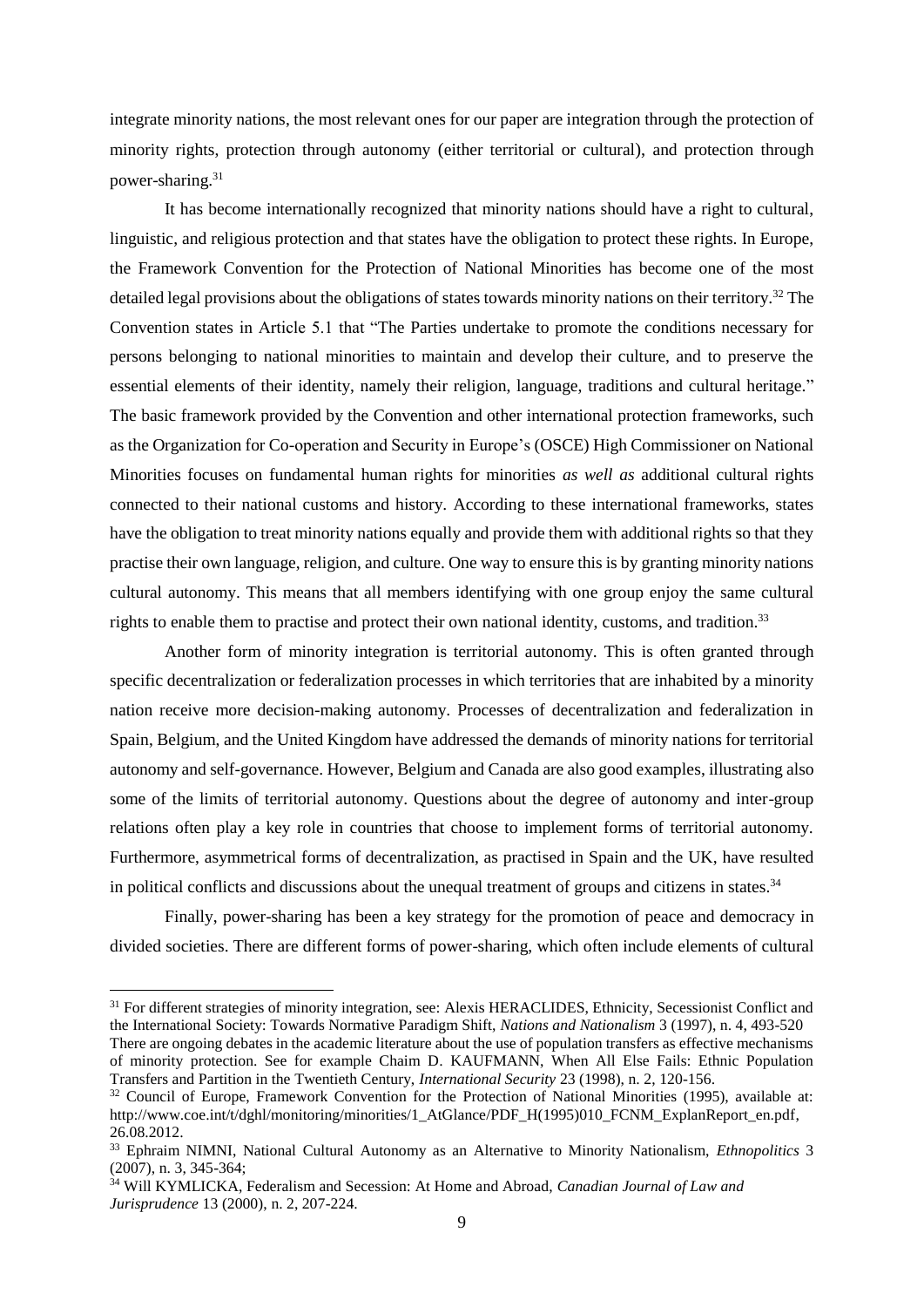and/or territorial autonomy. In practice, the most common form of power-sharing as an instrument of minority protection is consociationalism. <sup>35</sup> Consociationalism, according to Arend Lijphart, is defined by four core elements, namely elite cooperation through grand coalitions, proportional representation, (minority) veto rights, and autonomy for minority nations.<sup>36</sup>

Which of these integration strategies is being used depends on a number of factors. As will be shown, Bosnia and Herzegovina had a tradition of ethnic power-sharing between Bosniaks, Bosnian Croats, and Bosnian Serbs. This form of power-sharing existed during the Communist period as well as after the first free elections in 1991. Hence, once the war had ended, power-sharing was re-introduced and formalized in the Bosnian Constitution, which is part of the General Framework Agreement for Peace in Bosnia and Herzegovina. Consequently, it can be argued that historical experiences, but also the continued existence of a large number of Serbs in Bosnia, were the main reasons for the formal introduction of institutionalized power-sharing and territorial autonomy. This is different to Croatia, where Croats and Serbs were treated equally and where both had the status of a constituent nation under Communist rule. However, once the HDZ (Hrvatska demokratska zajednica, Croatian Democratic Union) won the free elections and Franjo Tuđman became President, the country underwent a strong "nationalizing" policy, which was characterized by the departure of Serbs from the public administration, the use of Croat national symbols and the reduction of the Serb population to the status of a national minority. As the academic Nenad Zakošek describes, "The new regime was […] characterized by a strong anti-Serb sentiment. In particular, it rejected all power-sharing mechanisms and the privileged veto powers previously given to the Serb minority in Croatia. The inclination was towards […] defining Croatia as a nation-state of Croats."<sup>37</sup> After the end of violence, which resulted in victory for the Croat forces and the departure of a large segment of the Serb community, the Serbs were offered cultural autonomy. They had to accept, despite having refused the same rights in 1991 and having attempted to secede from Croatia. The provision of cultural autonomy for Serbs in Croatia is therefore the result of the nationalizing policies of the first Croat government and the military victory of the Croat government forces over the Serb separatists in 1995.

Kosovo is a unique case and differs in many respects from Bosnia and Croatia. The institutionalization of minority rights for Serbs in Kosovo was preceded by the Serbian attempt to ethnically cleanse the province and by NATO's subsequent intervention in 1999. As a result, Serbia lost de facto sovereignty over the area in 1999 when UNMIK was established as the holder of sovereignty and political power. Many Serbs left Kosovo after 1999, despite the UN Mission's strong focus on the multi-cultural nature of Kosovo and its insistence on representation of Serbs and other minorities in the

<sup>35</sup> Arend LIJPHART, Constitutional Design for Divided Societies, *Journal of Democracy* 15 (2004), n. 2, 96-109; Arend LIJPHART, Non-Majoritarian Democracy: A Comparison of Federal and Consociational Theories, *Publius: The Journal of Federalism* 15 (1985), n. 2, 3-15;

Arend LIJPHART, Democracy in Plural Societies. A Comparative Exploration. New Haven 1977.

<sup>36</sup> Arend LIJPHART, Consociational Democracy, *World Politics* 22 (1969), n. 2, 207-225.

<sup>37</sup> Nenad ŽAKOŠEK, Democratization, State-building and War: The Cases of Serbia and Croatia, *Democratization* 15 (2008), n. 3, 588-610, 598.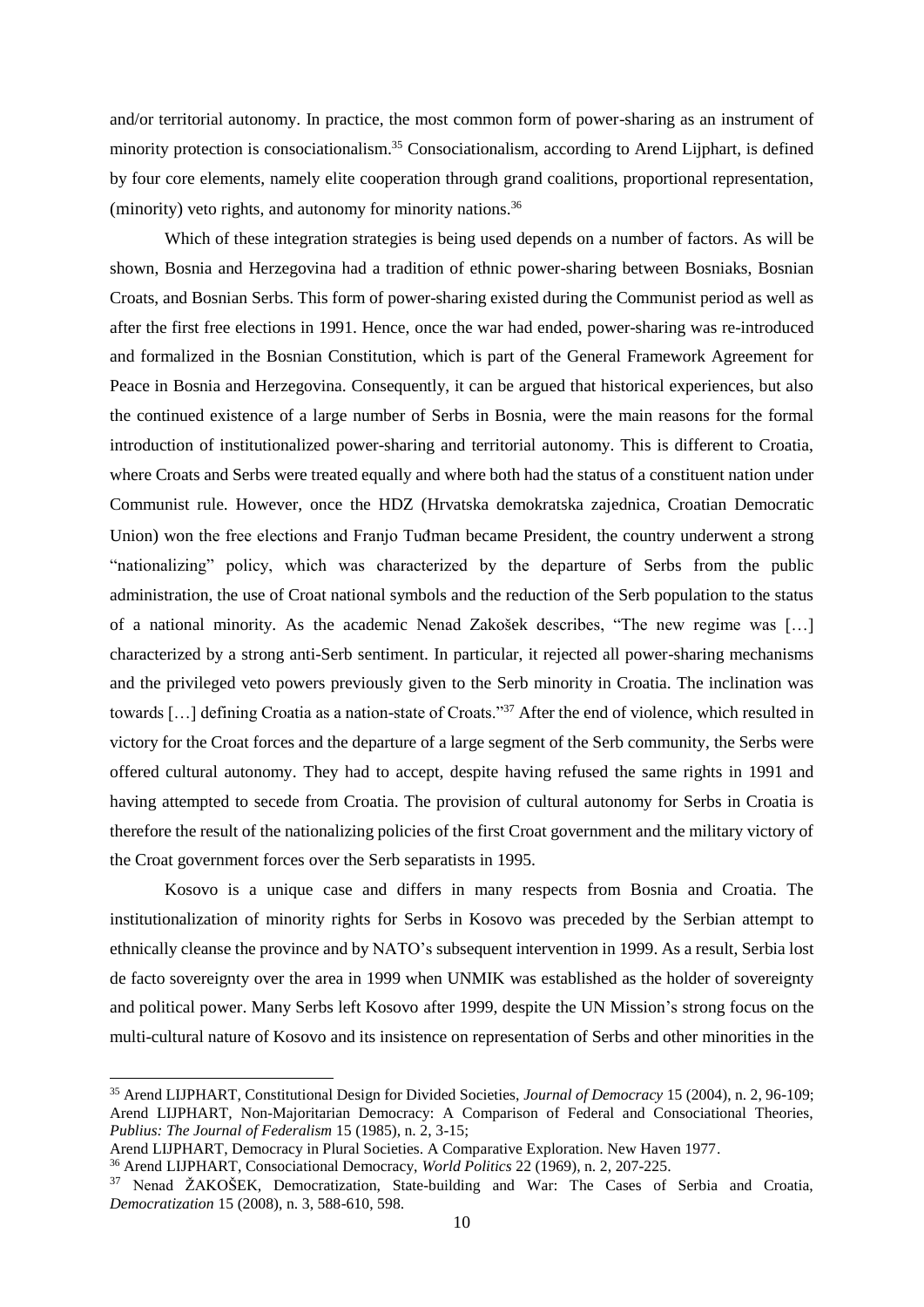first self-governing institutions. Nevertheless, a lack of economic development, new inter-ethnic violence, and the continued insecurity in Kosovo have result in an ongoing exodus of Serbs from the statelet. Having said this, in terms of institutional protection the already mentioned Ahtisaari Plan had foreseen a high level of protection for Serbs and other minorities and most of these provisions have been institutionalized in the independent Kosovo. The Serbs in Kosovo remain, however, divided over their role in the new state. While some Serbs in the South of Kosovo, who mainly live in enclaves, have started to cooperate with the government in Pristina, those in the North show no willingness to integrate into Kosovo and consider the state illegal. <sup>38</sup> The current minority protection regime in Kosovo is therefore the result of Serbia's actions in the former province, NATO's intervention, and UNMIK's attempt to build a multiethnic society. Furthermore, a high degree of autonomy for the Serbs in Kosovo was the price the Albanian majority had to pay for its demand of independence from Belgrade.

The next section compares and contrasts the institutionalized forms of Serb integration in Bosnia, Croatia, and Kosovo in more detail. In doing so it analyzes some of the key features of the "triadic nexus" and the role of the international community.

# **Institutionalizing Serb minority protection in Croatia, Bosnia, and Kosovo**

#### *Legal Status and Institutional Representation*

As a brief summary we can say that Croatia grants Serbs protection through the status of a national minority, while Bosnia and Kosovo have institutionalized the protection of the Serb community further. In Kosovo, Serbs are a constituent nation and Serbian is an official language. There are also reserved seats in parliament and government for Serb representatives and Serb municipalities enjoy a high degree of self-government. In Bosnia, Serbs have "their own" territorial unit, namely the Republika Srpska (RS), which covers 49 per cent of the Bosnian territory.<sup>39</sup> Furthermore, Serbs are one of three constituent peoples (along with Bosniaks and Croats) and enjoy representation in parliament, government, and the Constitutional Court. They also enjoy a number of veto rights and have to be represented proportionally in the administration.<sup>40</sup> While the discussion above helped in explaining the different levels and

<sup>38</sup> ICG, Setting Kosovo Free: Remaining Challenges.

Stefan LEHNE, Kosovo and Serbia: Toward a Normal Relationship, *Carnegie Endowment for International Peace Policy Outlook* (2012), available at: [http://carnegieendowment.org/files/Kosovo\\_and\\_Serbia.pdf,](http://carnegieendowment.org/files/Kosovo_and_Serbia.pdf) 13.09.2013.

<sup>&</sup>lt;sup>39</sup> The other unit, the Federation of Bosnia and Herzegovina (FBiH) covers 51 per cent of the territory and is made up of 10 cantons. Furthermore, the District of Brčko enjoys self-government and is a multinational unit. For more on Bosnia's complex federal system see Soeren KEIL, Multinational Federalism in Bosnia and Herzegovina, Farnham and Burlington 2013; Soeren KEIL, Federalism as a Tool of Conflict Resolution: The Case of Bosnia and Herzegovina, *Le Europe En Formation* 363 (2012), 205-218 and Soeren KEIL, Mythos und Realität eines Ethnischen Föderalismus in Bosnien und Herzegowina, *Südosteuropa Mitteilungen* 50 (2010), n. 1, 76-86.

 $40$  This privileged position of Serbs in Bosnia has been criticized by a number of Bosniak politicians, who argue that the RS is the result of genocide and should be abolished. See for example Marc LOWEN, Ethnic Rifts Overshadow Bosnia Elections, *BBC News Bosnia-Hercegovina* (2010), available at: [http://www.bbc.co.uk/news/mobile/world-europe-11451644,](http://www.bbc.co.uk/news/mobile/world-europe-11451644) 17.09.2012.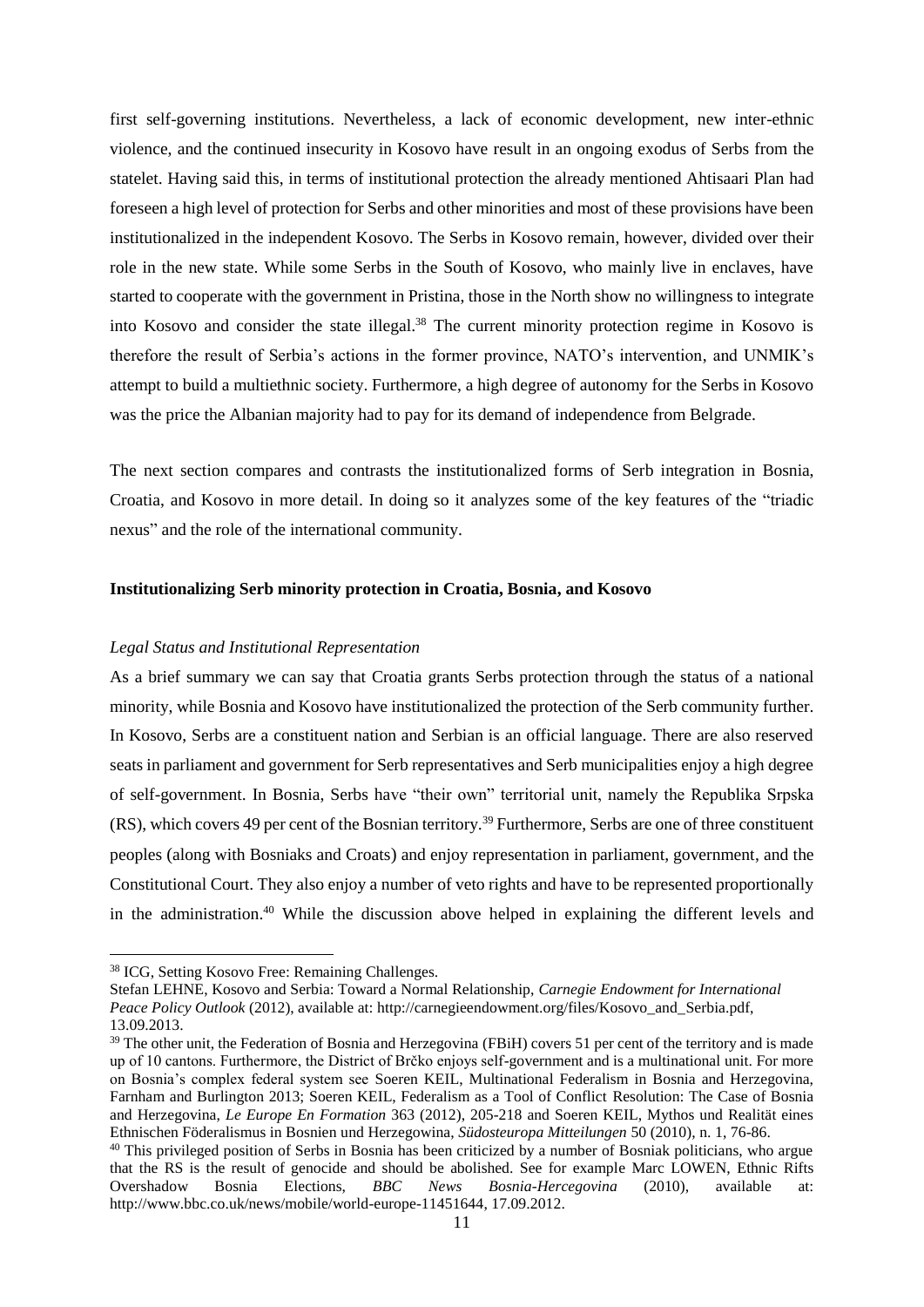institutional mechanisms to integrate the Serb community in the three countries, this integration nevertheless needs some further consideration. As mentioned, Croatia differs from Bosnia and Kosovo in its categorization of Serbs as a national minority. In Bosnia, Serbs are a constituent people and in Kosovo they enjoy equal rights to the Albanian majority population. This has far-reaching institutional consequences. The use of Serbian and the Cyrillic alphabet, for example, is only allowed in Serb designated schools in Croatia and laws of the central government are published in the Latin script only, while in Bosnia and Kosovo Serbian enjoys the status of an official language and all laws of the central government are also published in Serbian. While the major Serb party in Croatia, the Independent Democratic Serb Party (SDSS, short for: Samostalna demokratska srpska stranka) has been involved in a number of coalition governments in Croatia since 2000, there is no legal requirement for the participation of Serbs in the government of Croatia. This is different to Bosnia and Kosovo.

In Kosovo, the Constitution outlines in Article 96 (3 and 4) that at least one minister must come from the Serb community and that two deputy ministers must also be Serbs. In Bosnia, while there is no direct rule on the ethnic composition of the government, Article V.4.b states that "No more than two-thirds of all Ministers may be appointed from the territory of the Federation. The Chair shall also nominate Deputy Ministers (who shall not be of the same constituent people as their Ministers), who shall take office upon the approval of the House of Representatives."<sup>41</sup> While this is a requirement for territorial, rather than ethnic representation in the Council of Ministers, in practice it has always been the case that at least one Bosnian Serb party has been represented in the governing coalition.<sup>42</sup> This means that while there is de jure the possibility of excluding Serbs from government coalitions, de facto this is not possible because of the electoral dominance of Serbs in the Republika Srpska. Bosnia has seen numerous changes to its institutional architecture since 1995, which mainly strengthened the state and weakened the ethnonational and exclusive identity of the entities, but nationalist parties remain of key importance in Bosnia's political system.<sup>43</sup> Furthermore, while refugee return has been high on the agenda, Serbs remain the absolute majority in the RS.<sup>44</sup> This means that Serb parties always dominate the elections in the RS and therefore ensure Serb representation in those institutions, which are characterized by territorial rather than ethnic keys. It highlights the fact that in Bosnia, all territorial issues are also ethnic issues, because of the ethnic homogeneity of the RS and the cantons in the Federation of Bosnia and Herzegovina (FBiH). 45

<sup>41</sup> The Bosnian Constitution is available at: [http://www.ohr.int/dpa/default.asp?content\\_id=372,](http://www.ohr.int/dpa/default.asp?content_id=372) 26.08.2012. Kosovo's Constitution is available at:

[http://www.kushtetutakosoves.info/repository/docs/Constitution.of.the.Republic.of.Kosovo.pdf,](http://www.kushtetutakosoves.info/repository/docs/Constitution.of.the.Republic.of.Kosovo.pdf) 26.08.2012.

<sup>42</sup> Soeren KEIL, Mythos und Realität eines Ethnischen Föderalismus in Bosnien und Herzegowina, *Südosteuropa Mitteilungen* 50 (2010), n. 1, 76-86.

<sup>43</sup> Florian BIEBER, After Dayton, Dayton? The Evolution of an Unpopular Peace, *Ethnopolitics* 5 (2006a), n. 1, 15-31.

<sup>44</sup> It is estimated that about 90-95 per cent of the RS population are ethnic Serbs. See for example Florian BIEBER, Post-War Bosnia: Ethnicity, Inequality and Public Sector Governance. Basingstoke 2006b

<sup>45</sup> BIEBER, Post-War Bosnia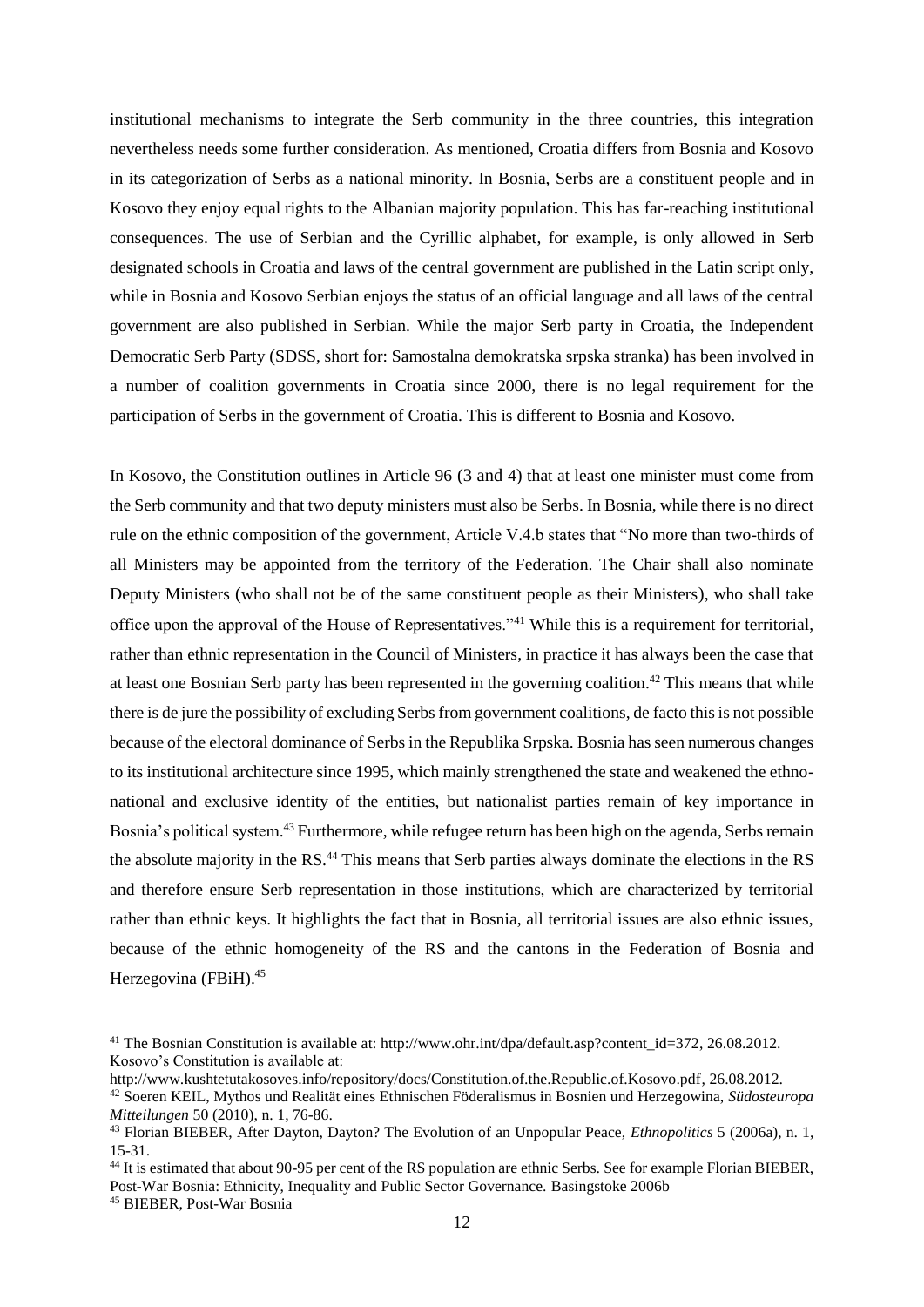#### *Reserved Seats*

-

All three countries reserve seats for members of the Serbian community in their parliaments. In Croatia, there has been a more incremental change over time towards the Serbian minority. They have three seats guaranteed in parliament and have been able to join a number of coalition governments. In Kosovo, there are ten seats reserved in parliament. Yet because a large number of Serbs does not recognize the independence of Kosovo, these seats are often filled by Serbs that run on the list of the major (Albanian) parties and are therefore not directly representing the interests of the Serb community. In Bosnia, there is no direct regulation about the representation of Serbs in the lower chamber, the House of Representatives, but the Constitution states that one third of the Members of the House of Representatives has to be elected in the RS, which means that these seats are usually filled by Serbs. Bosnia's upper chamber, the House of Peoples, consists of 15 members of which five have to be Serbs, appointed by the National Assembly of the RS.

When comparing the parliamentary representation of Serbs in the three countries one key conclusion sticks out, namely that size matters. While there is no guarantee for Serbs in the Bosnian lower house (in practice they always count for one third of the total number of MPs), in the upper house Serbs have five reserved seats. Not only is this an indication of the mixed nature of territorial and ethnic representation in Bosnia, but empirical evidence from the last 17 years demonstrates that there is no single political decision that can be taken in Bosnia without agreement from the dominant Serb parties.<sup>46</sup> This is very different to Croatia and Kosovo. In Croatia there is no rule stating that Serbs have to be involved in government or enjoy any form of veto over governmental legislation. While Serbs in Kosovo have reserved seats in the government, their influence is marginal mainly due to self-exclusion. The Serbs that participate in Kosovo's government are usually members of the large parties in Kosovo, which are dominated by Kosovo Albanians. The majority of the Kosovo Serbs does not recognize the country and does not participate in elections.<sup>47</sup> The Serbs that are elected into parliament and government therefore do not truly represent the interests of the Serb community. It is therefore clear that addressing

<sup>46</sup> Florian BIEBER / Soeren KEIL, Power-Sharing Revisited: Lessons Learnt in the Balkans? *Review on Central and East European Law* 34 (2009), n. 4, 337-360.

Joseph MARKO, Post-conflict Reconstruction through State- and Nation-building: The Case of Bosnia and Herzegovina, *European Diversity and Autonomy Papers 4* (2005), available at: [http://www.uni-](http://www.uni-graz.at/en/print/opv1www_2005_edap04.pdf) $\frac{\text{grad}}{\text{grad}}$  at/en/print/opv1www\_2005\_edap04.pdf, 13.09.2012.

<sup>47</sup> Oisín TANSEY, Democratization Without a State: Democratic Regime-Building in Kosovo, *Democratization* 14 (2007), n. 1, 129-150.

ICG, Kosovo and Serbia: A Little Goodwill Could Go a Long Way, *Europe Report No. 215* (2012b), available at: [http://www.crisisgroup.org/en/regions/europe/balkans/kosovo/215-kosovo-and-serbia-a-little-goodwill-could-go](http://www.crisisgroup.org/en/regions/europe/balkans/kosovo/215-kosovo-and-serbia-a-little-goodwill-could-go-a-long-way.aspx)[a-long-way.aspx,](http://www.crisisgroup.org/en/regions/europe/balkans/kosovo/215-kosovo-and-serbia-a-little-goodwill-could-go-a-long-way.aspx) 24.08.2012.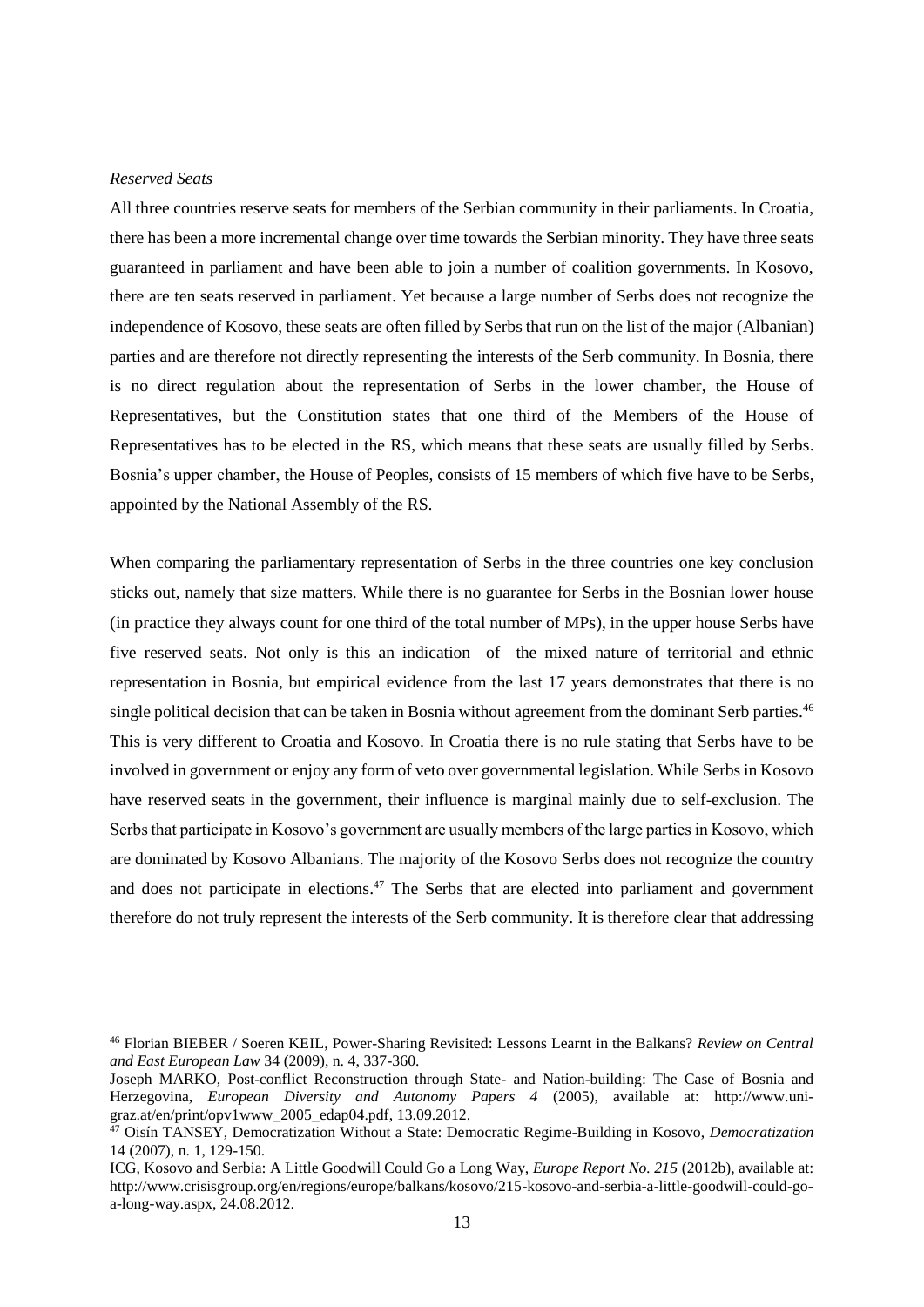the issue of Serb integration in Kosovo is a key element of Kosovo's state-building and democratization agenda.<sup>48</sup>

## *Veto Rights*

-

While Serbs enjoy representation in all three parliaments, they do not have guaranteed veto rights in all three cases. There is no special mechanism in Croatia that foresees any form of veto rights for the Serb community or any other minorities in the country. This can be explained by the relatively small size of the Serb community in Croatia and means in practice that Serbs are able to influence policy in Croatia only when the SDSS joins majority coalitions. In Kosovo, there are no direct veto rights for the Serb community. However, they have indirect veto rights in the case of defined vital interests (Article 81) and constitutional changes (Article 144 (2)). This means that changes to the constitution and to the laws on municipalities, rights of the Communities, language rights, local elections, cultural heritage, religion, education, and symbols require special majorities. In the case of constitutional changes, this is a two thirds majority of the Assembly including a two thirds majority of the representatives of the different Communities. In the case of the laws on vital interests a majority of both the Assembly and of the representatives of the different Communities is required. The use of special majorities has become a more prominent feature in power-sharing systems and this can be seen as a form of institutional learning from the complex case of institutionalized veto rights in Bosnia.<sup>49</sup> There are three forms of veto rights in Bosnia, namely territorial veto rights, ethnic veto rights, and special majorities. Article 4 of Bosnia's Constitution outlines the composition of the two parliamentary chambers and details veto rights for the ethnic groups in the House of Peoples and the House of Representatives in Paragraph 3. Additionally, Article 5, Paragraph 2 outlines the right of a national interest veto for a member of the Presidency, which would then be referred to the entity parliaments for consideration. Special majorities are required in the case of constitutional changes (a two thirds majority in each House) while all legislation needs the approval of both Houses of the Parliamentary Assembly. Legislation can only be approved if certain quorums are met and representatives of all three constituent peoples are present and agree on the legislation. This is an indirect form of veto rights, which has been used extensively, namely veto by absence.<sup>50</sup> It is also often used as a threat to paralyze Bosnia's institutions; in particular the Bosnian Serbs have frequently threatened to boycott central institutions over recent years.<sup>51</sup>

<sup>48</sup> Gezim KRASNIQI, Citizenship as a Tool of State-Building in Kosovo: Status, Rights, and Identity in the New State, *CITSEE Working Paper 2010/10*, available at: [http://www.law.ed.ac.uk/file\\_download/series/216\\_citizenshipasatoolofstatebuildinginkosovostatusrightsandiden](http://www.law.ed.ac.uk/file_download/series/216_citizenshipasatoolofstatebuildinginkosovostatusrightsandidentityinthenewstate.pdf) [tityinthenewstate.pdf,](http://www.law.ed.ac.uk/file_download/series/216_citizenshipasatoolofstatebuildinginkosovostatusrightsandidentityinthenewstate.pdf) 26.08.2012.

<sup>49</sup> BIEBER / KEIL, Power-Sharing Revisited: Lessons Learnt in the Balkans?

<sup>50</sup> Birgit BAHTIĆ-KUNRATH, Of Veto Players and Entity Voting: Institutional Gridlock in the Bosnian Reform Process, *Nationalities Papers,* 39 (2011), n.6, 899-923.

<sup>51</sup> ICG, Bosnia: What does Republika Srpska Want? *Europe Report No. 214* (2011a), available at: [http://www.crisisgroup.org/en/regions/europe/balkans/bosnia-herzegovina/214-bosnia-what-does-republika](http://www.crisisgroup.org/en/regions/europe/balkans/bosnia-herzegovina/214-bosnia-what-does-republika-srpska-want.aspx)[srpska-want.aspx,](http://www.crisisgroup.org/en/regions/europe/balkans/bosnia-herzegovina/214-bosnia-what-does-republika-srpska-want.aspx) 15.11.2011.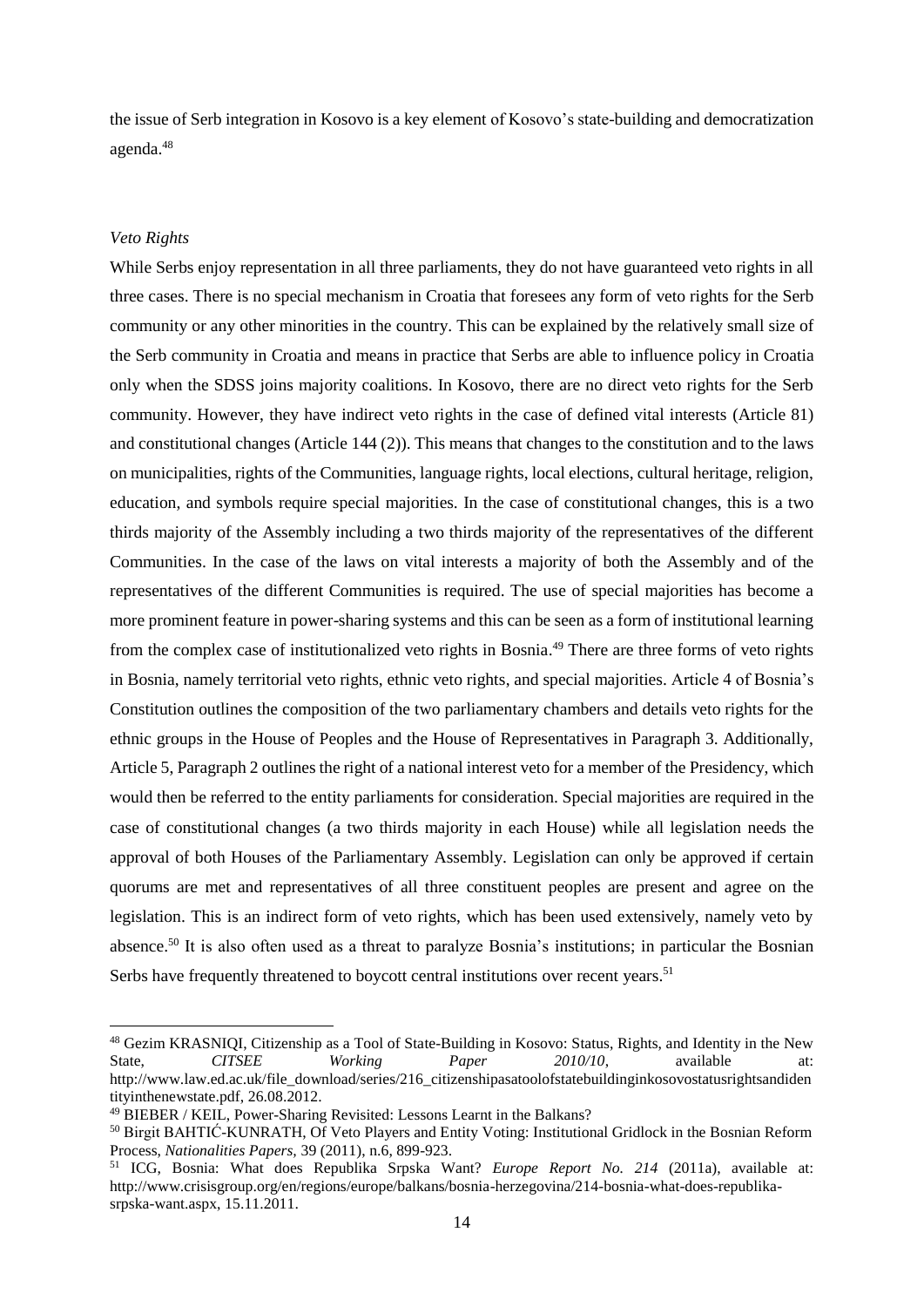#### *Territorial Autonomy*

A further distinction between Serb integration in Bosnia, Croatia, and Kosovo can be made when looking at the degree of territorial autonomy granted to the Serb community in these countries. In Croatia, there are no formal territorial rights for the Serb community; all rights granted to them via the Constitutional Law on National Minority Rights are cultural. While municipalities with a Serb majority have the right to closer cooperation with each other to protect these cultural rights, there is an absence of any form of territorial autonomy for the Serb community. In fact, Article 1 of the Croatian Constitution states that "The Republic of Croatia is a unitary and indivisible democratic welfare state."<sup>52</sup> In particular the government of President Franjo Tuđman had no interest in decentralization, because it feared regional opposition - and indeed attempts at secession - by those regions that were predominantly Serb. The fact that this came true in the Croatian Wars of 1991 and 1995 is a key reason for Croatia's relative centralization even today.<sup>53</sup>

In contrast to the situation in Croatia, Bosnia and Kosovo grant different forms of territorial autonomy to the Serb community. As already mentioned, the RS is one of two entities in Bosnia. It is mainly inhabited by Serbs and has a high degree of autonomy, which includes responsibilities for economic development, its own financial resources, decision-making powers in the areas of education, police, media, culture, environmental protection, and even limited competences in foreign policy. In fact, until 2005, the RS had its own military and border police and its own Value-Added-Tax regime. When Bosnia re-integrated as a unified country after the war in 1995 the entities were the main holders of decisionmaking competences and centralization was only a gradual process, starting in 1997, when the powers of the Office of the High Representative (OHR) (the international observer over the implementation of the peace agreement) were extended.<sup>54</sup> Since then the RS has lost some of its competences (such as its own military and control over the border service) but has remained a key holder of competences in Bosnia's highly decentralized federal system. Since 2006 there have also been new attempts by the Bosnian Serb leadership to resist more centralization and indeed claim powers back from the central institutions in Sarajevo. <sup>55</sup> Furthermore, Serbs also enjoy representation in Bosnia's other entity, the

<sup>52</sup> The Croatian Constitution is available at: [http://www.wipo.int/wipolex/en/text.jsp?file\\_id=246241,](http://www.wipo.int/wipolex/en/text.jsp?file_id=246241) 27.08.2012.

<sup>53</sup> Dejan STJEPANOVIC, Territoriality and Citizenship: Membership and Sub-State Polities in Post-Yugoslav State, *CITSEE Working Paper 2012/22,* available at: [http://www.law.ed.ac.uk/file\\_download/series/375\\_territorialityandcitizenshipmembershipandsubstatepolitiesinp](http://www.law.ed.ac.uk/file_download/series/375_territorialityandcitizenshipmembershipandsubstatepolitiesinpostyugoslavspace.pdf) [ostyugoslavspace.pdf,](http://www.law.ed.ac.uk/file_download/series/375_territorialityandcitizenshipmembershipandsubstatepolitiesinpostyugoslavspace.pdf) 24.08.2012.

<sup>54</sup> Florian BIEBER, Power-Sharing and International Intervention: Overcoming the Post-conflict Legacy in Bosnia and Herzegovina in*:* Marc WELLER / Barbara METZGER (eds.) Settling Self-Determination Disputes: Complex Power-Sharing in Theory and Practice*.* Leiden, Boston 2008, 193-241.

<sup>55</sup> ICG, Bosnia: What does Republika Srpska Want?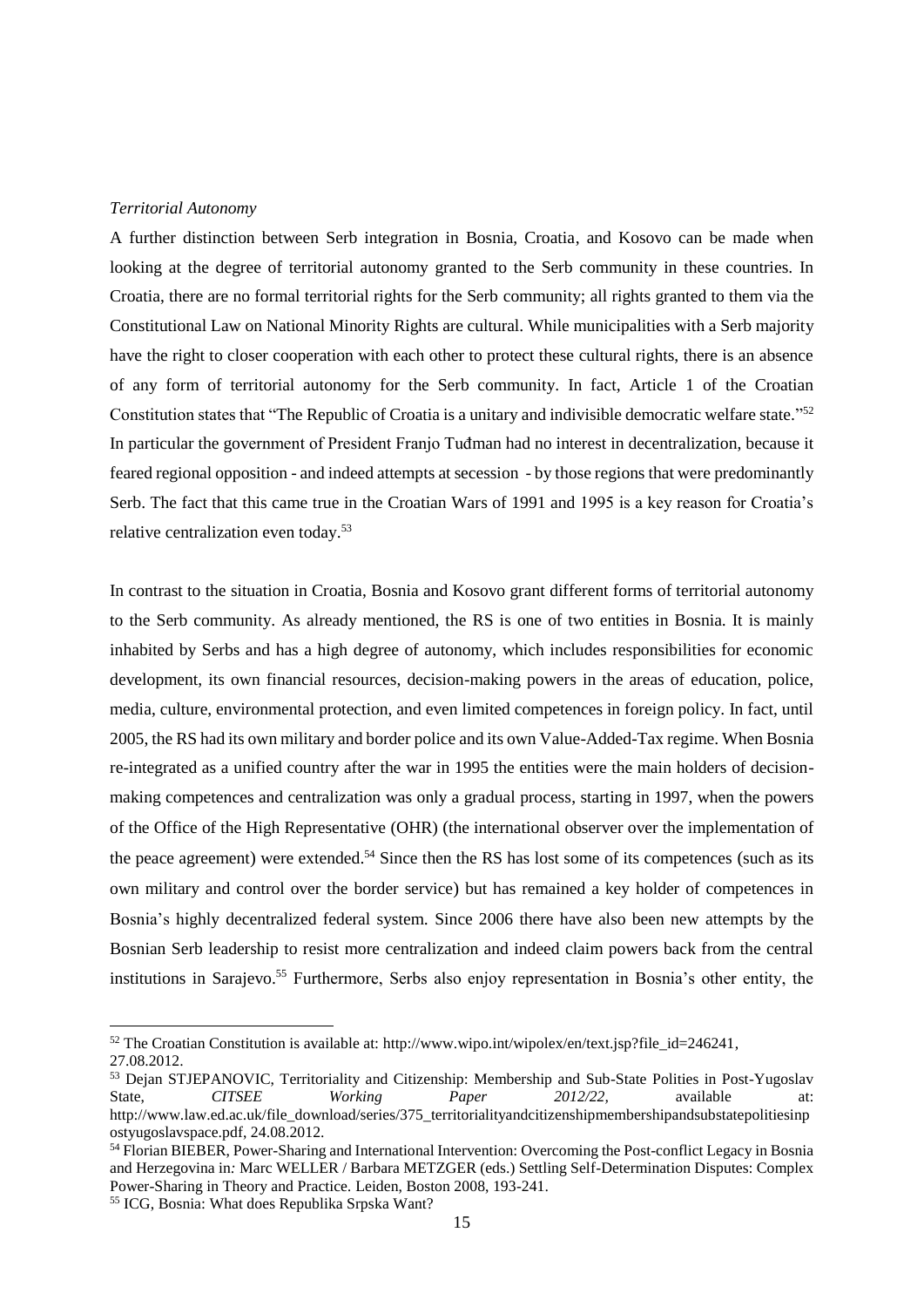FBiH, where they have reserved seats at entity and cantonal level (since 2006). Yet they enjoy no territorial or cultural autonomy as such within the FBiH. In Kosovo, decentralization was a key element of the Ahtisaari Plan to ensure a high level of self-rule for Serb municipalities. While it took a long time for decentralization to be implemented once Kosovo became independent, it is generally considered as one of the more successful elements of democratization and state-building in Kosovo. <sup>56</sup> When looking more in detail at decentralization in Kosovo it becomes obvious that there is a clear division between the relatively successful integration of Serb enclaves in the South of Kosovo, that have profited from decentralization and enjoy some limited forms of decision-making particularly in health care and education, and the problematic situation in the Serb municipalities in Northern Kosovo, which do not recognize Kosovo as an independent state and continue to boycott all attempts of re-integration into Kosovo. While some progress has been made on Serb-Albanian relations in Kosovo in the light of the 2013 Brussels Agreement between Serbia and Kosovo, its implementation remains problematic. The Kosovo Serbs in the North of the country have so far resisted different attempts at re-integration and it remains to be seen to what extent pressure from Belgrade can push them towards cooperation with Prishtina.<sup>57</sup> Like Bosnia, Kosovo remains dependent on international support, and the vision of a multiethnic society in both cases is not fully compatible with the reality of ethnic separation and inter-group insecurity. 58

### *Cultural Autonomy*

-

When comparing the institutional integration of Serbs in Bosnia, Croatia, and Kosovo a further point of comparison would be the provision of cultural autonomy for the Serb community. As discussed above, Croatia grants Serbs cultural autonomy, which focuses on the use of the Serbian language, cultural and religious autonomy, and some rights in education. In particular the participation of minority parties in the 2003 coalition government has resulted in better access for Serbs to jobs in the public service and a better implementation of the new Constitutional Law on National Minorities.<sup>59</sup> Igor Štiks argued in this context that although the Serbs have become more included, Croatia still retains its ethnocentric conception of the state, at the same time allowing for some inclusion of ethnic minorities – so long as

<sup>56</sup> KRASNIQI, Citizenship as a tool of state-building in Kosovo.

Carl T. DAHLMAN/ Trent WILLIAMS, Ethnic Enclavisation and State Formation in Kosovo, *Geopolitics* 15 (2010), n. 2, 406-430.

STJEPANOVIC, Territoriality and Citizenship: Membership and Sub-State Polities in Post-Yugoslav State. <sup>57</sup> Kurt BASSUENER and Bodo WEBER, Not Yet a Done Deal: Kosovo and the Pristina-Belgrade Agreement,

*DPC Policy Paper*, Sarajevo and Berlin, November 2013.

<sup>58</sup> Sven SIMONSEN, Nationbuilding as Peacebuilding: Racing to Define the Kosovar, *International Peacekeeping* 11 (2004), n. 2, 289-311.

Gezim KRASNIQI, The International Community's Modus Operandi in Postwar Bosnia and Herzegovina and in Kosovo: A Critical Assessment, *Südosteuropa* 58 (2010b), 520-541.

<sup>&</sup>lt;sup>59</sup> Viktor KOSKA, The Evolution of the Croatian Citizenship Regime: From Independence to EU Integration, *CITSEE Working Papers*  $2011/15$ , 29 *available at: CITSEE Working Papers 2011/15*, 29 available at: [http://www.law.ed.ac.uk/file\\_download/series/325\\_theevolutionofthecroatiancitizenshipregimefromindependenc](http://www.law.ed.ac.uk/file_download/series/325_theevolutionofthecroatiancitizenshipregimefromindependencetoeuintegration.pdf) [etoeuintegration.pdf,](http://www.law.ed.ac.uk/file_download/series/325_theevolutionofthecroatiancitizenshipregimefromindependencetoeuintegration.pdf) 24.08.2012.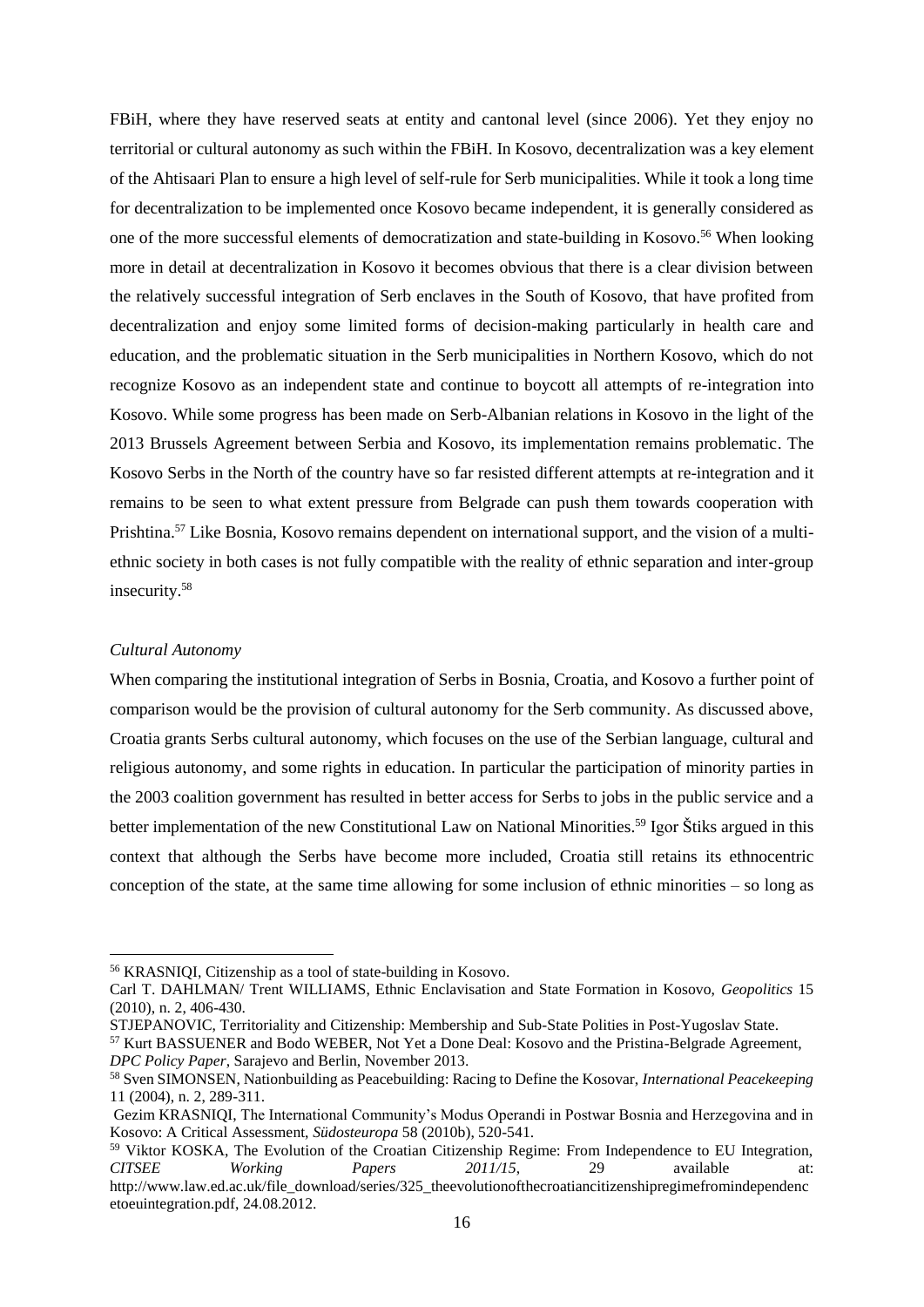they do not challenge the majority.<sup>60</sup> This also explains why rights were limited to some form of cultural autonomy. Yet, more recent discussions on the use of the Cyrillic alphabet in Vukovar and other parts of Croatia demonstrate that while the legal framework provides some basic rights for Serbs in the country, in practice these remain contested, while the picture of Serbs as the aggressor and enemy often prevails in the dominant Croat discourse. In Bosnia, there is no cultural autonomy for groups as such. All rights are connected to territories and Serbs living in the Federation of Bosnia and Herzegovina do not enjoy special forms of cultural autonomy. In Kosovo, all minorities enjoy special rights in the field of culture, education, and language rights. This has been a key element of the Ahtisaari Plan and has particularly favoured the Serbs as the largest minority group in Kosovo, as they can use their own language, have their own education system, and protect their own culture.

## *Institutional Provisions and the Triadic Nexus*

1

When comparing the integration of the Serb community in Bosnia, Croatia, and Kosovo a number of important issues have emerged. First, these new states use different instruments to integrate the Serb community. These can be minority rights, reserved seats in parliament and/or in the government, and territorial and cultural autonomy. The specific set of rights and institutional participation granted to the Serb community depends on a number of factors: first, the size of the Serbian community in the country; second, the development of minority-majority relations in the process of the break-up of Yugoslavia; and finally, the pressure of international actors on majorities to implement certain protections and institutional participation mechanisms for the integration of the Serb community. Furthermore, Serbia itself has also had an impact on the protection regime in these countries, particularly in Kosovo, where it has been the main negotiator on behalf of the Kosovo Serbs.

Second, integration strategies and inter-ethnic relations have changed over time and this has had an influence on the role of the Serbs in these new states. The best example of this development is Croatia. The government of Franjo Tuđman purposely undermined the integration and return of many Serbs in Croatia, so that important reforms and administrative changes took place only after the democratization of Croatia in 2000. To this day relations remain constrained by questions over property return and the glorification of Croat and Serb war criminals as national heroes. The situation in Bosnia has also changed over time and the Serbs have become more integrated into the state and actively participate in its joint institutions. However, they enjoy a high degree of autonomy and since 2006 there has been a stronger discussion about the autonomy of the RS and the future of Serbs in Bosnia. Discussions of Serb independence from Bosnia have reemerged in the light of a permanent political crisis in Bosnia since 2006.<sup>61</sup> In Kosovo the situation remains fragile, as Serbs in the South of the country have chosen to

<sup>60</sup> Igor ŠTIKS, The Citizenship Conundrum in Post-Communist Europe: The Instructive Case of Croatia, *Europe-Asia Studies* 62 (2010), n. 10, 1621-1638, 1632.

<sup>61</sup> On the permanent crisis see: Soeren KEIL and Valery PERRY, Introduction: State-Building and Democratization in Bosnia and Herzegovina, IN: Soeren KEIL and Valery PERRY (eds.) *State-Building and Democratization in Bosnia and Herzegovina*, Farnham 2015 (forthcoming).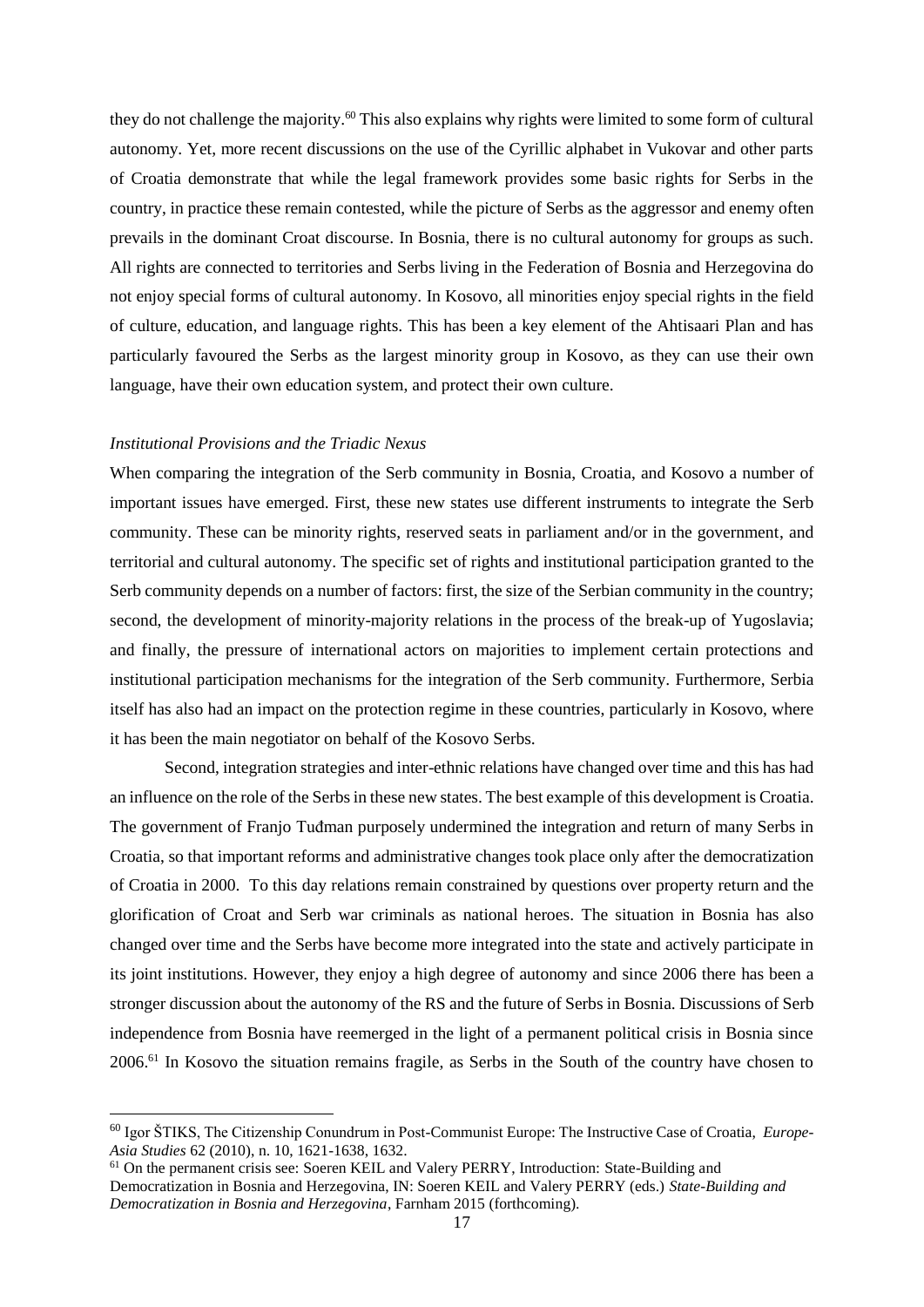cooperate with the Kosovar institutions, while Serbs North of the Ibar river continue to uphold their selfgovernance and reject any attempt at integration. It remains to be seen if the Brussels Agreement of April 2013 between Serbia and Kosovo will enable the integration of Serbs in Northern Kosovo into the Kosovan state.

Third, it has to be pointed out that Serbia plays a key role in the integration of the Serb community in Bosnia, Croatia, and Kosovo. Serbia's impact on the integration of Serbs in the neighboring countries can be both positive and negative. In the case of Croatia, there has been a gradual change over time. While Serbia under Milošević used the Croatian Serb refugees as political hostages to promote its policy and blame Croatian nationalism for the war and ethnic cleansing, there has been a genuine change in Serbia-Croatia relations since 2000. Both countries transitioned to democracy and that affected the integration of the Serbs in Croatia, for example when the visa for travels to Serbia was abolished for Croatian citizens. While there remain general disputes about the interpretation of the events between 1991 and 1995, the situation in both countries has nevertheless massively improved as they have both aimed for integration into the EU. Frameworks such as the Stability Pact for Southeastern Europe and its successor the Regional Cooperation Council have helped in establishing important relations on political, economic, and societal levels. This has helped Croatian Serbs to re-integrate into Croatia and still keep close links with their kin-state Serbia. However, some important issues remain, in particular in terms of the property claims of Serbs who fled from Croatia in 1995 and are now returning, and in questions concerning dual citizenship. In Bosnia, Serbia continued to undermine the reintegration of the state after 1995 by supporting the economic and political integration of the RS into Serbia. However, once the international community stepped up its game in Bosnia and extended the powers of the High Representative, Serbia demonstrated its willingness to support the international statebuilding agenda.

Nonetheless, all Serbian governments (including those after the democratic changes of 2000) have acted as the protectors of the interests of the RS and the Serbs in Bosnia. According to Article 2a of the Bosnian Constitution, "The Entities shall have the right to establish special parallel relationships with neighboring states consistent with the sovereignty and territorial integrity of Bosnia and Herzegovina." The RS is therefore allowed to have special "parallel" relations with Serbia in a number of policy areas, including education and culture. However, these special relations should not be used to undermine the authority of the Bosnian state institutions and so far Bosniaks and Croats have continued to be critical of the relationship between the RS and Serbia. The Serbs in Kosovo too are allowed to have special relationships with Serbia in the areas of education, health care, and culture. However, because a part of the Kosovo Serbs refuses to integrate into Kosovo, there is an ongoing debate about the links between Kosovo, Serbia, and the Kosovo Serbs.<sup>62</sup> Article 13 of the 2006 Serbian Constitution

<sup>62</sup> ICG, Serb Integration in Kosovo: Taking the Plunge, *Europe Report No. 200* (2009), available at: [http://www.crisisgroup.org/en/regions/europe/balkans/kosovo/200-serb-integration-in-kosovo-taking-the](http://www.crisisgroup.org/en/regions/europe/balkans/kosovo/200-serb-integration-in-kosovo-taking-the-plunge.aspx)[plunge.aspx,](http://www.crisisgroup.org/en/regions/europe/balkans/kosovo/200-serb-integration-in-kosovo-taking-the-plunge.aspx) 24.08.2012.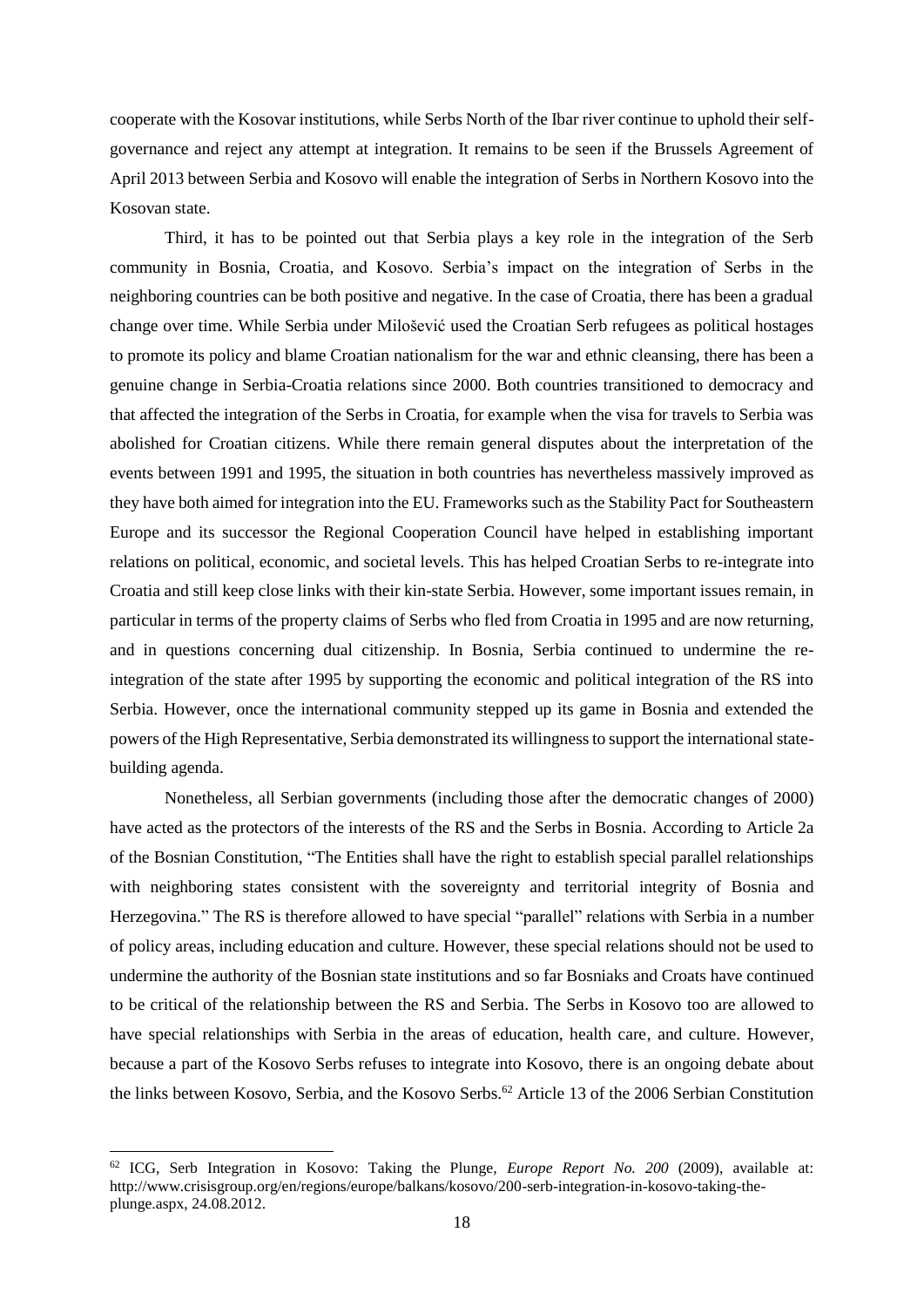states that "The Republic of Serbia shall protect the rights and interests of its citizens in abroad. The Republic of Serbia shall develop and promote relations of Serbs living abroad with the kin state."<sup>63</sup> While Serbia is by no means the only state that promotes and protects its citizens abroad, the problematic relationship of Serbia and its neighbours makes this situation more complicated. As demonstrated in the case of Croatia, when Serbia and the neighbouring state come to joint agreements it will also benefit the Serb community in the latter. When looking at Kosovo it can also be argued that Serbia's denial of Kosovo's independence affects many Serbs negatively. It impedes Kosovo Serb refugees in Serbia from returning to their homes, because of the problematic security situation in Kosovo resulting from the province's unclear status. It also disadvantages Kosovo Serbs in Kosovo, who are still seen as traitors by the majority Albanians. Many Serbs in the South of Kosovo have started to cooperate with the Kosovar institutions and have gained some autonomy from the decentralization process. Furthermore, Serbia's engagement with the Serbs in Kosovo also disadvantages the ordinary citizens in Northern Kosovo, since this is more and more becoming a lawless zone where organized crime, criminal gangs, and corruption are ever more prominent. <sup>64</sup> As the key to regional stability in the Western Balkans remains in Serbia's hands, engagement with the Serbs in the near neighborhood will be of key importance for the promotion of peace, cooperation, and reconciliation across the region.<sup>65</sup>

In addition to the role of Serbia, it is important to highlight the role of international actors in the integration of the Serb community in Bosnia, Croatia, and Kosovo. As was discussed above, Bosnia's and Kosovo's institutional provisions were de facto developed directly by international actors, meaning they had a massive influence on the institutional elements that ensure Serb integration. In both countries Serbs enjoy a high quality of autonomy, including territorial autonomy, reserved seats, veto rights, and inclusion in government. In the case of Croatia, international actors played a less direct role, although the Badinter Commission and later the EU pushed for an improvement of Serb rights in Croatia. Hence, the quadratic nexus, as discussed above, remains a useful framework for the discussion on Serb integration in the three countries under consideration.

Finally, it is important to highlight that the integration of the Serb community in Bosnia, Croatia, and Kosovo also allows us to draw some important conclusions about the democratization of these three countries. Most notably the case of Croatia demonstrates that the focus on a stronger political and institutional participation for the Serb community was the result of political change at elite level. Of course their smaller number and their status as a national minority made it much easier to integrate them in the new state after the end of the Tuđjman regime. In Bosnia, there has been a gradual change towards

<sup>63</sup> The Serbian Constitution is available at: [http://www.wipo.int/wipolex/en/text.jsp?file\\_id=191258,](http://www.wipo.int/wipolex/en/text.jsp?file_id=191258) 26.08.2012.

<sup>64</sup> ICG, North Kosovo: Dual Sovereignty in Practice, *Europe Report No. 211* (2011), available at: [http://www.crisisgroup.org/en/regions/europe/balkans/kosovo/211-north-kosovo-dual-sovereignty-in](http://www.crisisgroup.org/en/regions/europe/balkans/kosovo/211-north-kosovo-dual-sovereignty-in-practice.aspx)[practice.aspx,](http://www.crisisgroup.org/en/regions/europe/balkans/kosovo/211-north-kosovo-dual-sovereignty-in-practice.aspx) 24.08.2012.

<sup>65</sup> Mladen MLADENOV, An Orpheus Syndrome? Serbian Foreign Policy after the Dissolution of Yugoslavia, IN: Soeren KEIL and Bernhard STAHL (eds) *The Foreign Policies of the Post-Yugoslav States – From Yugoslavia to Europe,* Basingstoke 2014 (forthcoming).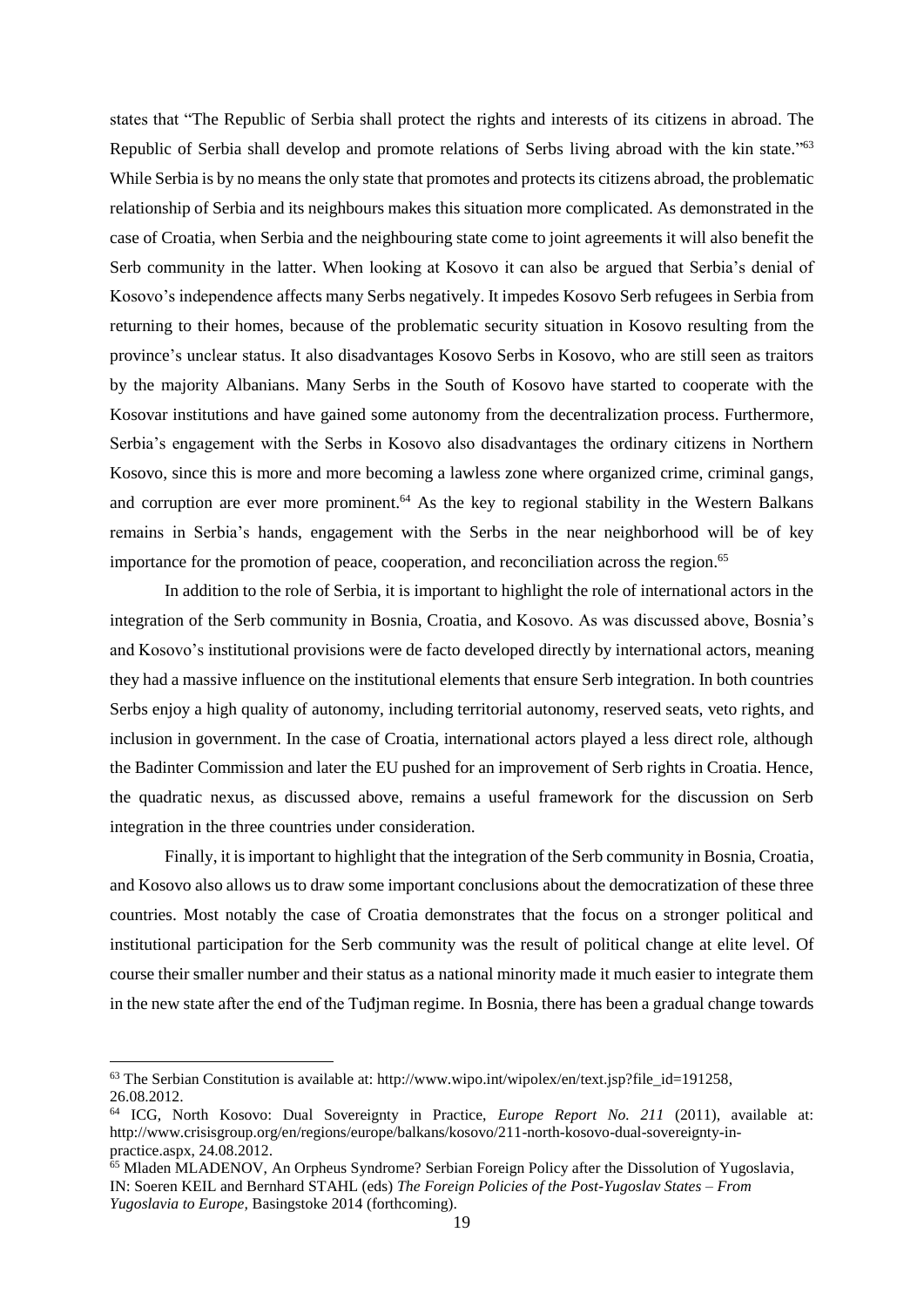more centralization and fewer ethno-national policy spaces in the political system. While this was seen foremost against Serb and Croat nationalists it is a wider phenomenon in the democratization process of the country. Bosnia's democratization has focused on more intra-group competition and a stronger need for elite cooperation at the central level. The Bosnian Serbs have seen political change from the Serb Democratic Party (SDS) towards the currently dominating Independent Social Democrats (SNSD) of Milorad Dodik. The two parties differ only marginally in their rhetoric and focus on the protection of the rights of Serbs and of the RS. Dodik's demand for more autonomy for the RS and his continued focus on overall reform of the state demonstrates that neither democracy, nor the Bosnian state is fully consolidated. Similar conclusions can be reached for Kosovo, where the unwillingness of Serbs in the North to accept the Kosovar state demonstrates that Kosovo remains contested, both internally among Albanians and Serbs, and externally among those that recognize Kosovo as an independent state and those that see Kosovo as part of Serbia.

The case of Croatia demonstrates that a number of conditions must be met before Serb integration promises to be successful. First, the acceptance of the Serb community as an integral part of the country's population is a key precondition. While Kosovo and Bosnia recognize the Serbs formally, many Albanians still see Serbs as oppressors and murderers and are suspicious of their long-term motives. In Bosnia, Serbs are protected as a constituent people but their territorial unit, the RS, remains challenged from numerous sites that claim it is the result of genocide during the war in Bosnia. While a long-term territorial reform might be useful in Bosnia, the current acceptance of the RS and its role as the protector of Serbian interests in Bosnia would be a first step to recognize the needs and fears of the Serbian community in Bosnia. Yet, more recent challenges to the use of the Serbian language and the Cyrillic alphabet in Croatia demonstrate that even in this country, which became an EU Member State in July 2013, Serb integration remains contested and not without its problems. Second, the relationship between the new state and Serbia is of key importance. The democratization of Croatia and Serbia resulted in improved relations between the two states, which also benefited the Serbs in Croatia. A key problem in the 'triadic nexus', that is between the new states (Bosnia, Croatia, and Kosovo), the Serb community in these countries, and Serbia, is the lack of a coordinated dialogue. While some attempts have been made to coordinate policy between Croatia and Serbia, and also between Bosnia and Serbia, overall there remains a lack of trust and willingness to work together. The situation between Kosovo and Serbia is even more problematic, since direct dialogue is undermined by the fundamentally different approaches to Kosovo's status.

# **Conclusion**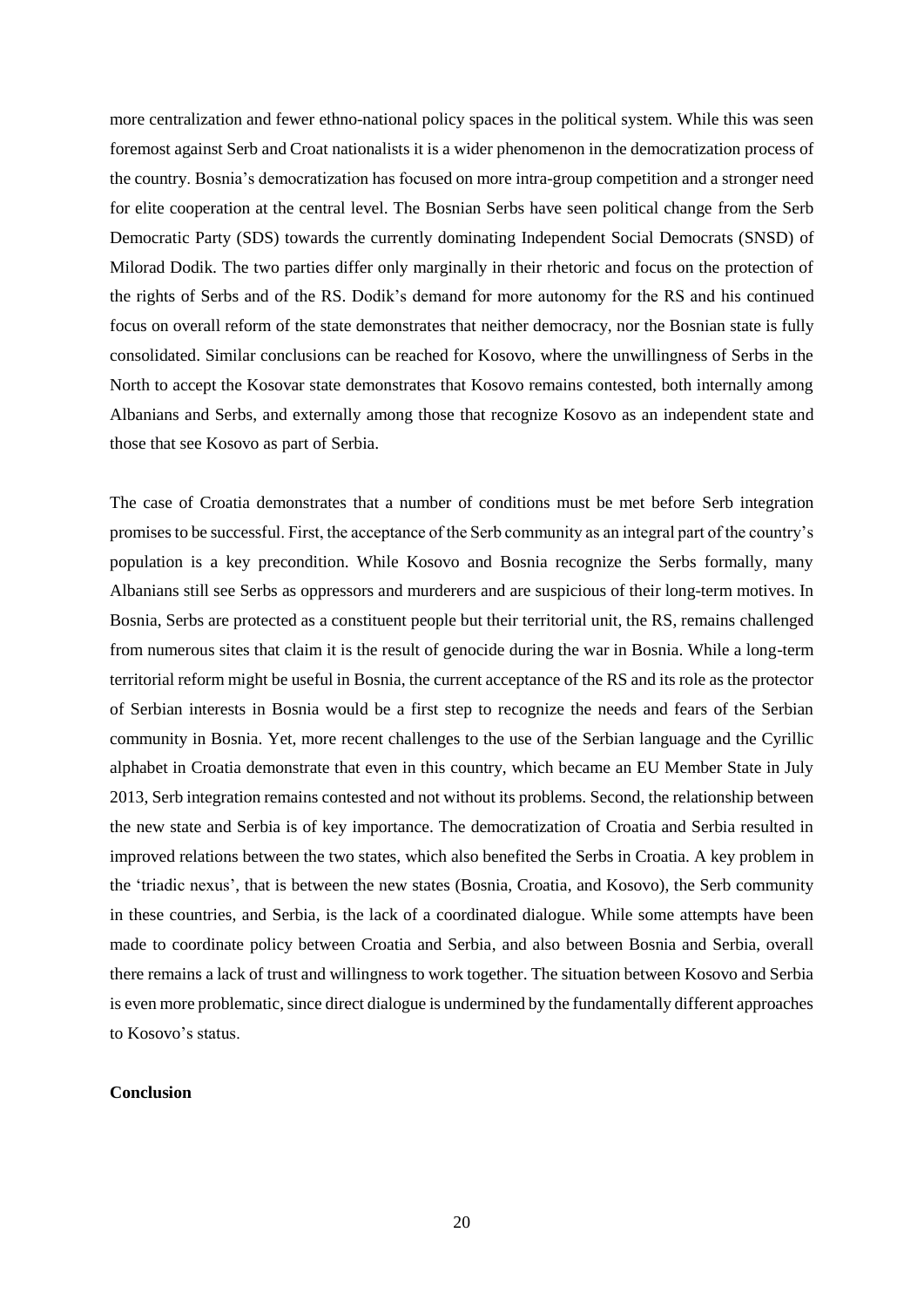While the situation in the Western Balkans is specific and certainly the situation in each of the three countries is somewhat unique, there are nevertheless some important lessons that can be learnt from the integration of the Serbs into the new states of Bosnia, Croatia, and Kosovo.

First, the improvement of inter-ethnic relations, including reconciliation and transitional justice, remains of key importance for the integration of Serbs in the new states. Fundamental questions, such as those relating to accusations of "guilt", are connected to these processes, but there are also some more basic elements, such as property return, support for inter-ethnic initiatives, and the celebration of ethnic diversity as a value in itself. Second, the integration of the Serb community is also linked to the processes of democratization and state-building. Minority rights are a relatively new concept for a geographical area that was ruled by one party for a long time and in which a complex system of ethnic power-sharing and communist ideology attempted to forestall ethnic conflict. For Bosnian, Croatian, and Kosovar elites minority rights are nothing more than a key demand made by the international community. There is not yet an understanding of minority rights as an essential element of democracy. This has to develop over time and requires fundamental changes in inter-ethnic relations and indeed in the political culture.

Thirdly, while institutional mechanisms, such as reserved seats in parliament or participation in government, do help, they are not by themselves enough to ensure minority integration. Kosovo is a good example of this, since the Serbs that are represented in Kosovo's institutions do not necessarily represent the majority of Serbs in Kosovo. This raises more fundamental questions about legitimacy and democracy. In particular, it highlights the wider debate about how to ensure the representation of certain groups (quotas, reserved seats, etc.), which puts into question fundamental principles of liberal democracy. Moreover, it raises the issue of group representation – if groups are represented in certain institutions, how can it be ensured that the representatives from that group truly represent the majority view of the group? And in what respects should group rights be privileged over individual human rights?

Finally, the international community still has much to do in the promotion of minority rights and state-building in the post-conflict societies of the Western Balkans. While the leverage of the EU and other international actors has resulted in a substantial improvement of the situation of Serbs in Croatia and to some extent also in Kosovo, there is nevertheless a lack of full engagement by governments in the question of minority integration and participation. The limited impact of the EU on the constitutional reform process in Bosnia, in particular in relation to the Sejdić-Finci decision of the European Court of Human Rights, demonstrates a lack of involvement in fundamental questions about minority rights.<sup>66</sup> As this paper has revealed, in order to understand the situation of a certain ethnic group in "new" states after violent state dissolution, the "quadratic nexus" proves a useful tool in order to analyse complex relationships. In particular, the different institutional mechanisms used in Bosnia, Croatia, and Kosovo for the integration of the Serb community cannot be fully understood without taking

<sup>66</sup> The European Human Rights Court ruled in December 2009 that the composition of the Bosnian State Presidency and the House of Peoples is discriminatory since it excludes certain groups. Finci, a Jew and Sejdić, a member of the Bosnian Roma community argued that they are politically discriminated because they cannot stand for office in these two institutions. The Court agreed with them and demanded that Bosnia changes its Constitution.